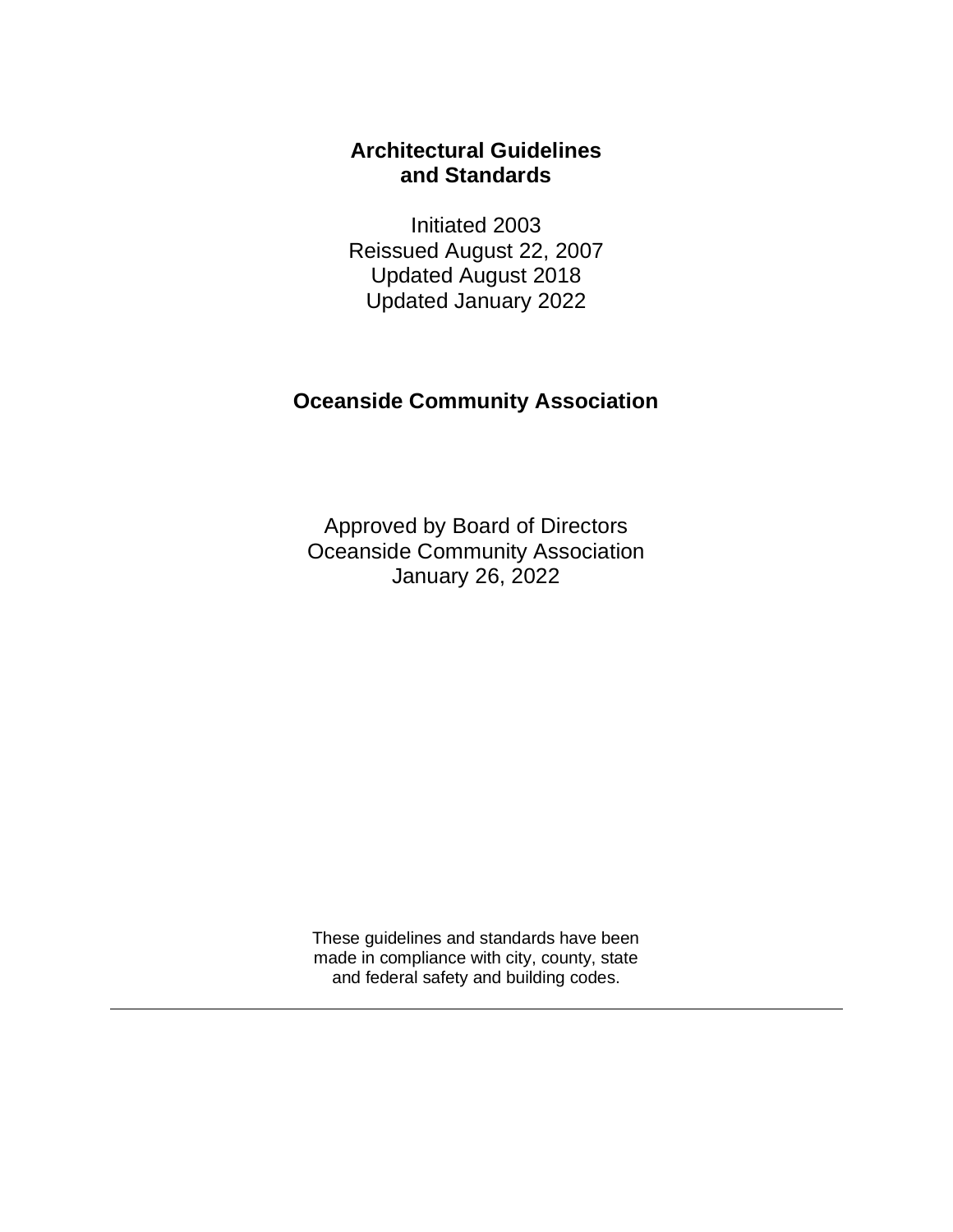# **TABLE OF CONTENTS**

# ARCHITECTURAL GUIDELINES AND STANDARDS

| <b>GUIDELINES:</b>                                               |
|------------------------------------------------------------------|
| <b>Emergency Repair Situation</b>                                |
| <b>Normal Repairs or Alterations</b>                             |
| Violations Resulting in Fines for Failure to Follow Procedures 5 |

# **STANDARDS:**

# **Section 1 - Architectural Standards**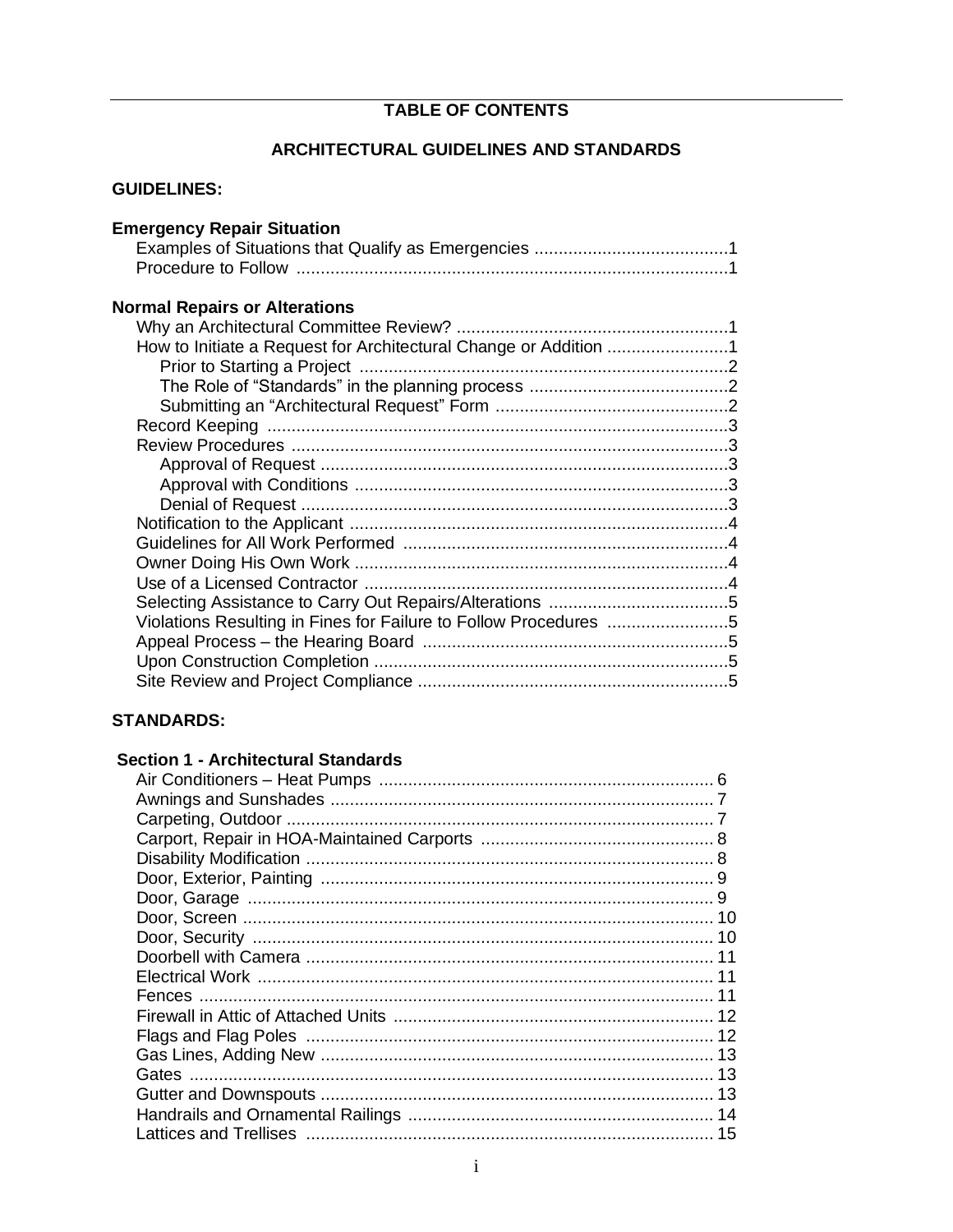| 15                                                                   |
|----------------------------------------------------------------------|
|                                                                      |
|                                                                      |
|                                                                      |
|                                                                      |
|                                                                      |
| Room Additions, Exterior Alterations, and Porch/Lanai Enclosures  18 |
|                                                                      |
|                                                                      |
|                                                                      |
| Signs, "No Parking" ………………………………………………………………………… 22                  |
|                                                                      |
|                                                                      |
|                                                                      |
|                                                                      |
|                                                                      |
|                                                                      |
|                                                                      |
|                                                                      |
| Weather Vanes, Ornamental Decorations and Objects  27                |
| Windows and Sliding Glass Doors, (New and Replacement)  27           |
|                                                                      |
|                                                                      |

# Section 2 - Permit Requirements, City of Oceanside

# **Attachment #1**

|--|--|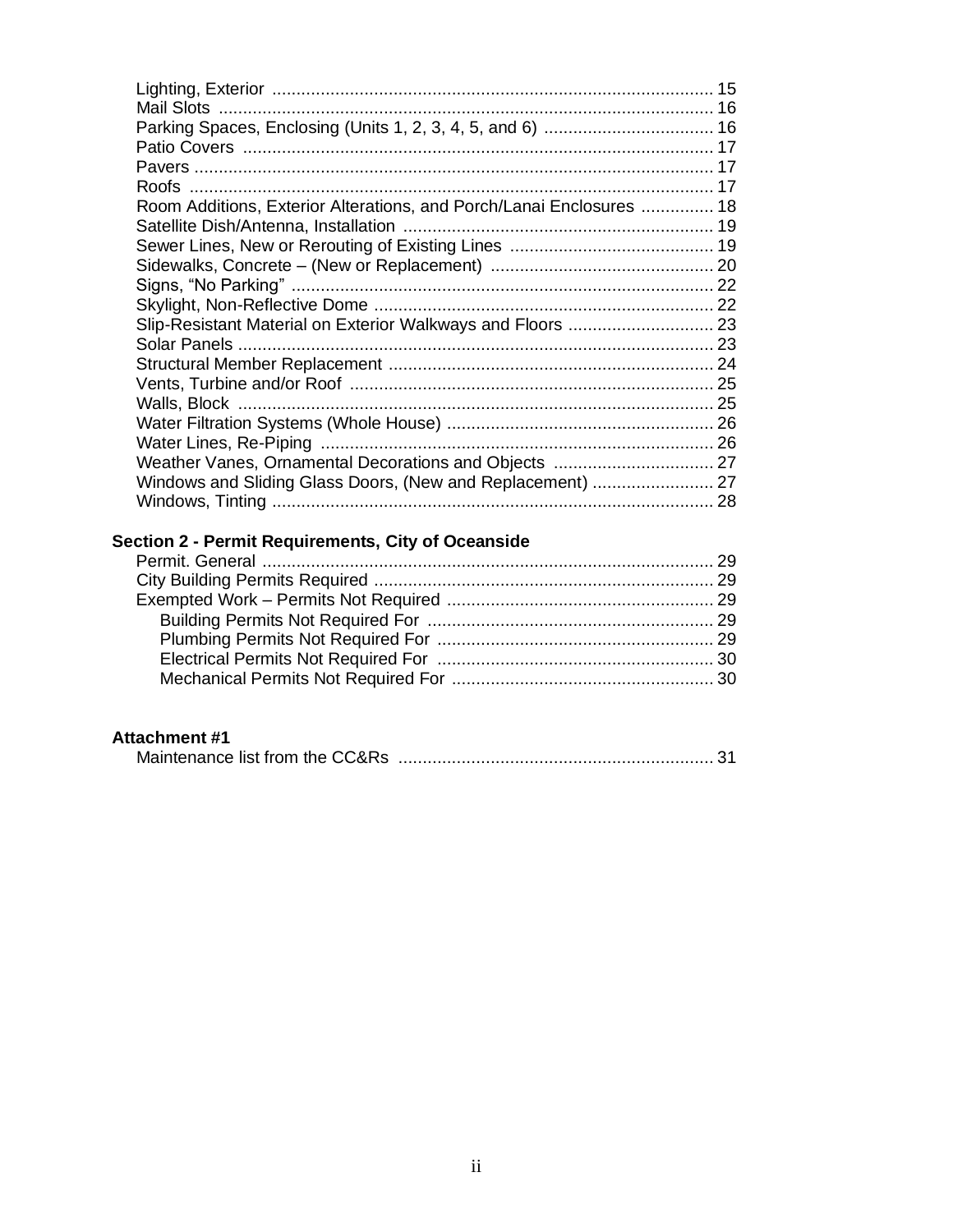# **ARCHITECTURAL GUIDELINES**

The Architecture Committee encourages members to make improvements to their homes and is ready to help. These Architectural Guidelines are intended as an aid to assist in a clear and precise manner persons considering a remodel, addition or change to their unit.

All submissions to the Architectural Committee should include a proposal by a licensed contractor (when the cost is over \$500.00), a journeyman (someone who has worked as a contractor or handyman/installer and who has the qualifications to complete the work in a required workmanship-like manner) or the owner. Submissions should include a picture and description of the project which clearly define or outline what is contemplated or is to be considered.

# **Emergency Repair Situation**:

#### **Examples of Items which qualify as emergencies:**

Mold Issues

Leaking Roof **Electrical Failures**<br> **Plumbing Leak Electrical Failures** Loss of Structural Integrity Water Intrusion **Medical Requirements** Slab Leaks Loss of Public Utility Service

# **Procedures to follow:**

Secure the safety of persons living in the home.

Notify the Office (760) 757-3937, report the nature of the emergency and follow instructions.

For emergencies that require immediate attention on weekends or after hours, call (760) 757-3937.

**Emergencies** are not mere inconveniences. Two or more members of the Architectural Committee are required to agree that the condition is, in fact, an emergency. This will normally be the Chairman and a committee member assigned to the unit in question. A verbal okay is not enough; a written okay is necessary, and requirements must be followed.

If a person chooses to proceed without approval, and it is determined that the issue was not an emergency or that it was done without following the Architectural Guidelines, that person may be subject to a fine, suspension of privileges, or further enforcement action to compel removal of the modification(s) and/or installation(s).

# **Normal Repairs or Alterations**:

# **Why is there an Architectural Committee Review?**

Living in a planned community such as Oceanside Community Association (OCA) offers many privileges. It also involves certain restrictions. In order to preserve the value, attractiveness and architectural integrity of OCA, Article III of our governing document, *Conditions, Covenants and Restrictions* (CC&Rs) requires an Architectural Committee that reviews and evaluates all member-proposed exterior additions and/or modifications to residential dwellings in our community and makes its recommendations to the Board of Directors.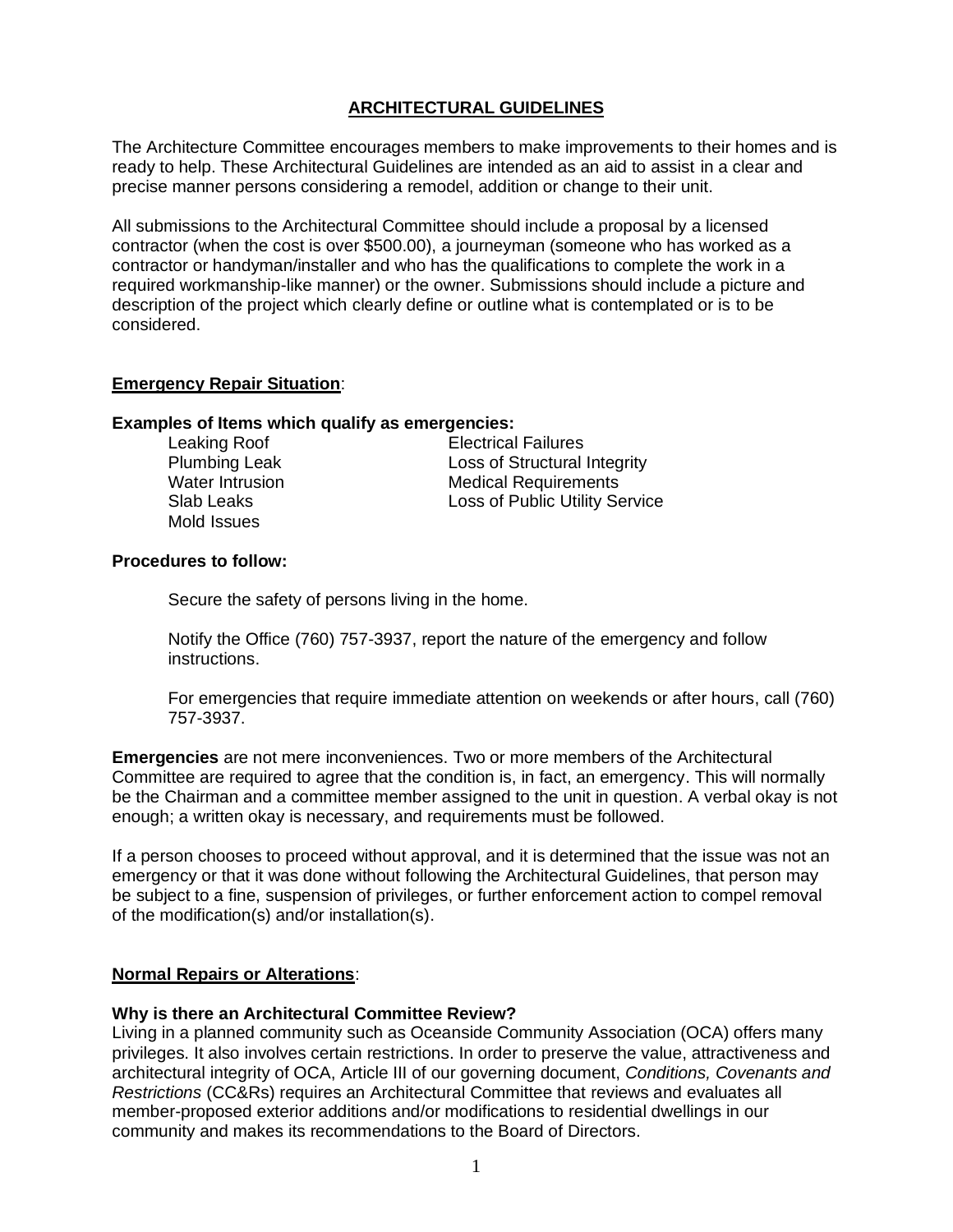The Architectural Committee has established design guidelines which define acceptable treatments of improvements to help homeowners in planning home additions and modifications. Homeowners are required to submit improvement plans to the Architectural Committee in accordance with these guidelines. In the case of a project approved by the Architectural Committee, if it requires a City of Oceanside permit, the permit must be submitted to the Office before any work begins. Homeowners are advised to consult Office staff before incurring the cost of an unnecessary city permit.

Failure to obtain review by the Architectural Committee and approval by the Board will constitute a violation of the CC&Rs and may require modification or removal of unauthorized work or improvements at the homeowner's expense, as well as possible monetary penalties.

# **How to Initiate a Request for Architectural Change or Addition**

# **Prior to Starting a Project:**

Architectural Request forms are available on the OCA website or at the Office. Homeowners may confer with members of the office staff who are familiar with Architectural Committee requirements and can answer basic questions. Alternatively, the chairperson of the Architectural Committee listed in *Hilltop Highlights* may be consulted. Homeowners can review design guidelines with them to determine if submittal to the Architectural Committee is required for their proposed plans and/or a city permit is required.

# **The Role of "Standards" in the Planning Process**:

It is important to understand that the Architectural Committee is responsible not only for review of plans for major alterations such as room additions, but also any other installations or alterations on a Lot. A list of those items for which standards currently apply are found in these Architectural Guidelines.

As additional standards are established, or changes to existing standards are approved by the Board of Directors, copies of these Guidelines will be updated and made available to homeowners in the Clubhouse Library, the OCA website, and the Office.

All requests for *exterio***r** alterations, as well as any interior work which involves structural elements, must be submitted to the Architectural Committee in writing on an Architectural Request form, available from the Office or on the OCA website. Written approval by the Committee and the Board must be gotten become any work can begin.

# **Submitting an Architectural Request Form (If submittal is required**).

For consideration in a month's meeting an Architectural Request Form must be submitted along with drawings and all required information necessary for approval by the first day of the month. The second Tuesday of the month is the current meeting date for the monthly Architectural Committee meeting.

If an Architectural Request form is required, plans must be submitted even if the identical improvements have been previously approved for a neighboring property owner. During the evaluation of an application, the Architectural Committee will consider the characteristics of the housing type and individual site because what may be an acceptable design in one instance may not be in another. Prepare one set of construction drawings that include the following information:

Plan (top) view drawn to an appropriate scale of all improvements including those required by the Architectural Committee per design guidelines.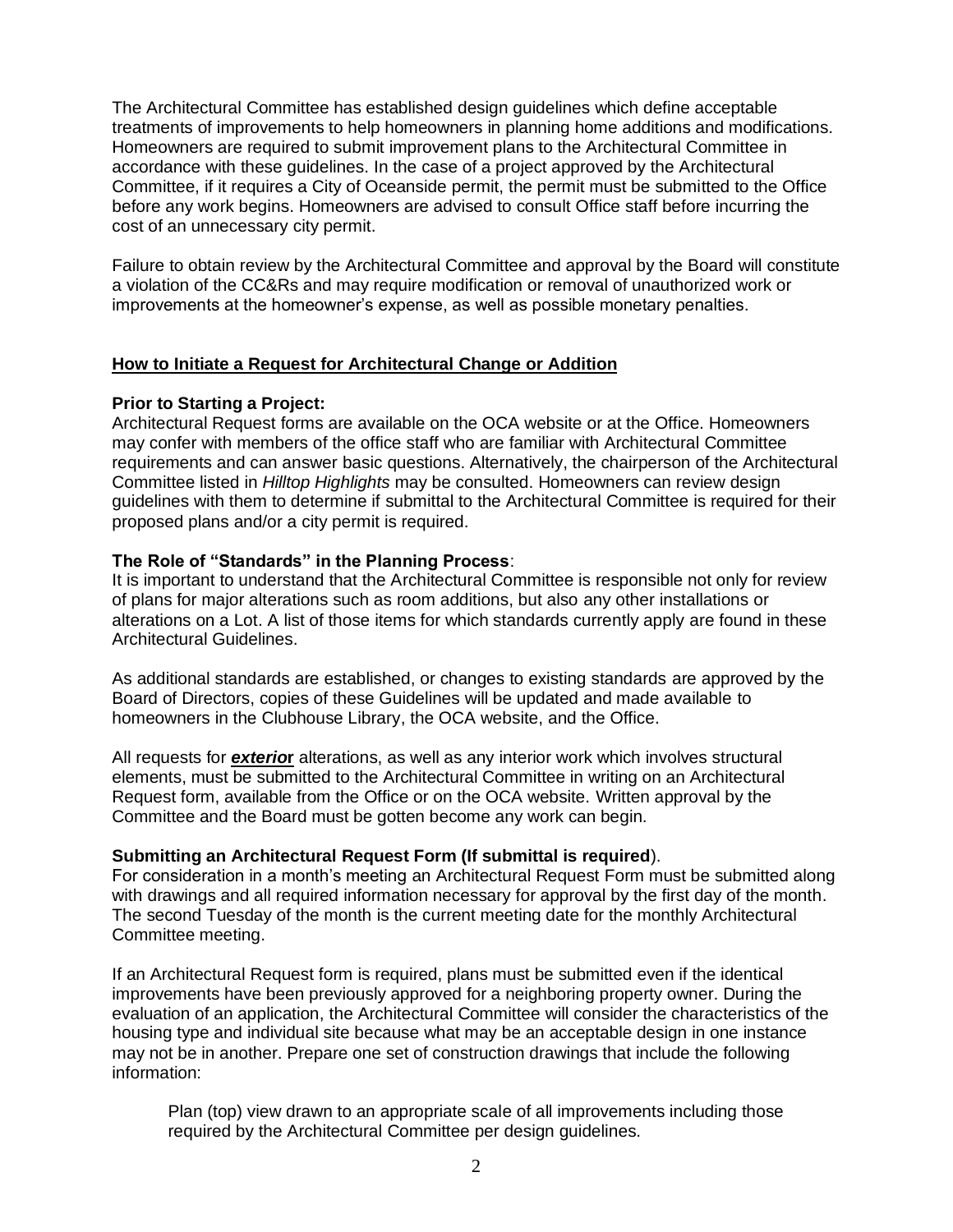Show overall dimensions. Note on plans those items that require review by the Architectural Committee.

Elevation (side) view drawn to an appropriate scale of each side of the improvements. Show overall dimensions.

Location of the improvement as it relates to the home.

Description of the building materials and colors including brand name and specification name and number. Photographs and/or brochures are helpful both to the Architectural Committee and to the Board.

Any appropriate construction details.

Name and license number of the contractor who is performing the work. The City requires that the contractor named on the permit do the work; no substitutions are allowed without a new permit. A handyman may be employed only when cost of labor and materials does not exceed \$500.

#### **Record Keeping:**

Retain a copy of the completed application form for your future reference as well as other pertinent documents.

#### **Review Procedures**:

On the second Tuesday of the month, the Architectural Committee will meet to review each application, and then submit the application with its recommendation to the Board of Directors or the Executive Sub-Committee of the Board to which this right has been delegated. The Board's Executive Sub-Committee meets directly following the Architecture Committee. The Executive Sub-Committee will take one of the following actions for each application:

**Approval of the Request**: A copy of the executed request form and an approval letter will be prepared by staff of the Office and returned to the applicant. All restrictions contained in the CC&Rs and By-laws shall be in full force and shall control the construction activities of the homeowner.

**Approval with Conditions**: A copy of the executed request form and an approval letter will be prepared by staff of the Office together with a copy of the plans and returned to the applicant. The letter will contain Architectural Committee change stipulations that shall become part of the plans and shall represent conditions to be satisfied by the applicant. All "Use" restrictions contained in the CC&Rs shall be in full force and effect and shall control the construction activities of the homeowner. The Architectural Committee may require an applicant's neighbors' approval of certain projects.

**Denial of Request:** If the application is denied, the applicant will be advised of the reason for the Board's decision and, if appropriate, will be provided with information or direction needed for resubmission in order to receive Board approval.

**Refer to the full Board:** Ordinarily the Executive Sub-Committee acts as the Board's representative and makes the final decision on architectural requests. However, at its discretion the Executive Sub-Committee may refer a matter to the full Board for a decision.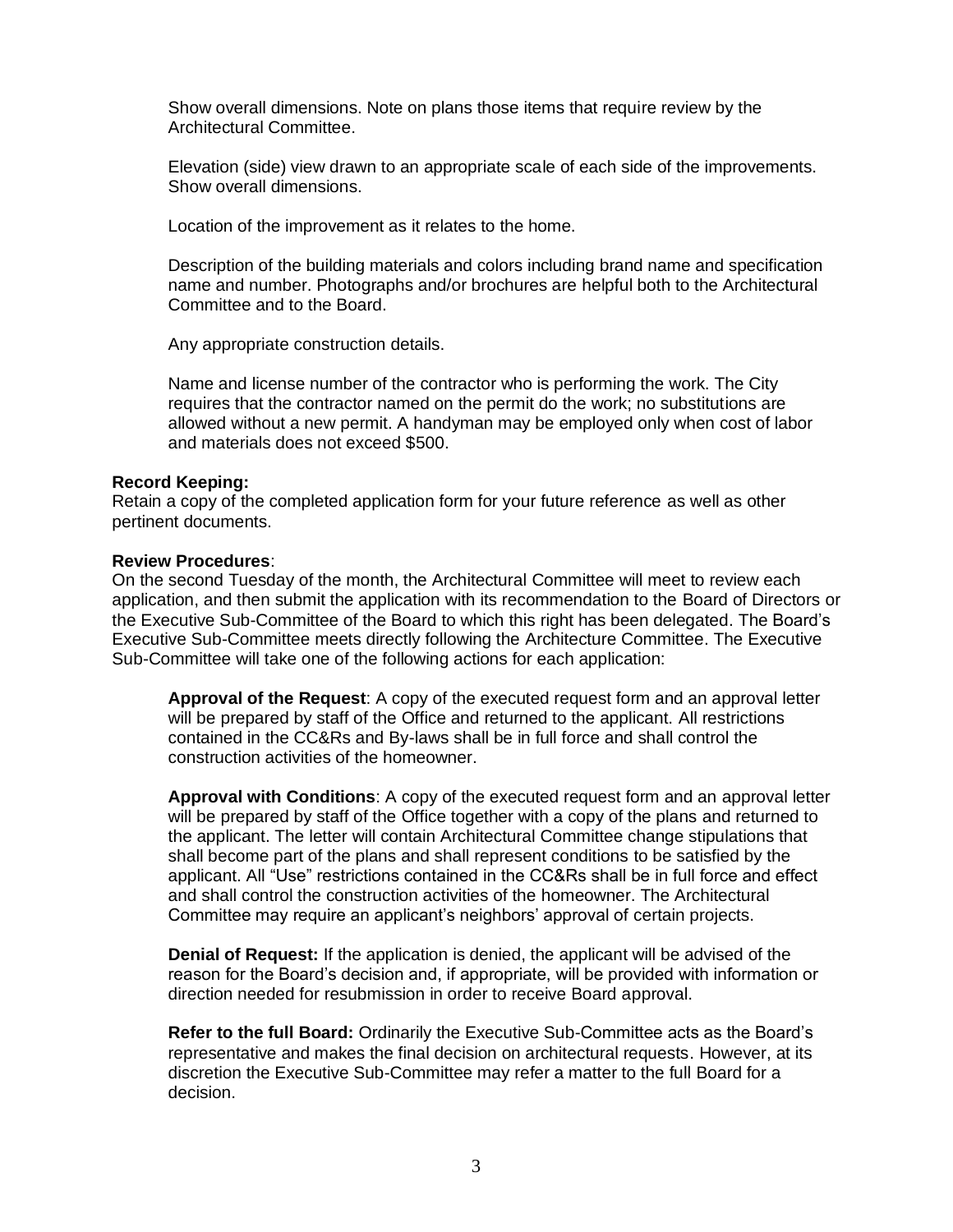**Notification to the Applicant:** The office staff will record the Architectural Committee's and Executive Sub-Committee's decisions in the homeowner's record and will notify the applicant in writing of the decision.

# **Guidelines for Construction Work Performed:**

Once a homeowner's application for home improvement has been approved by the Executive Sub-Committee of the Board, the homeowner must follow the plans as approved. Any modification to the approved plans must again receive Architectural Committee review and approval by the Executive Sub-Committee prior to construction.

Any project undertaken at a homeowner's dwelling, whether requiring review by the Architectural Committee and approval by the Board or not, will conform to the following general project guidelines:

Debris shall be removed from the site on a daily basis or properly contained and not placed in OCA trash barrels.

Work shall be performed in a way that minimizes noise, dust and disruption of neighbors.

Construction shall be from 7 a.m. to 7 p.m. only, Monday – Saturday, excluding nationally-recognized holidays. Owners can work on their own property on Sunday, excluding nationally-recognized holidays, from 9:00 a.m. to 5:00 p.m. per city code.

All workers will comply with the Association's Rules and Regulations (i.e., parking, use of the common areas, removal of debris, etc.)

The approval placard/notice that is sent by the office with the approval letter must be posted in a prominent location and on view to the community while the job is in process.

# **Owner Doing His Own Work**

Homeowners may do their own work on their own property, provided they acquire the necessary permits and follow all building codes. An Architectural Request Form with all necessary paperwork is still required before work begins. This is to make sure that the architectural rules are being followed as well as to assure aesthetic consideration.

# **Use of Licensed Contractor**:

A licensed contractor is required by the State of California if the contract cost is \$500 or more. Homeowners can verify the license and bonding of a contractor by calling 800-321-2752 or HYPERLINK "http://www.cslb.ca.gov" or www.cslb.ca.gov on the Internet. For their own protection, homeowners are encouraged to:

- 1. Obtain three estimates for the work
- 2. Request and check references of work completed at least a year ago.
- 3. Ask to be named as additional insured on the contractor's general liability, auto, and workers compensation insurance. (If there is a job injury, the homeowner could be responsible for the medical costs. A licensed contractor provides added protection of a \$7,500 bond.)
- 4. Get a written contract. By law, the down payment can only be the lesser of \$1,000 or 10% of the contract amount.
- 5. Don't allow progress payments to get ahead of the work; don't make a final payment until the job is completed satisfactorily; and don't pay cash.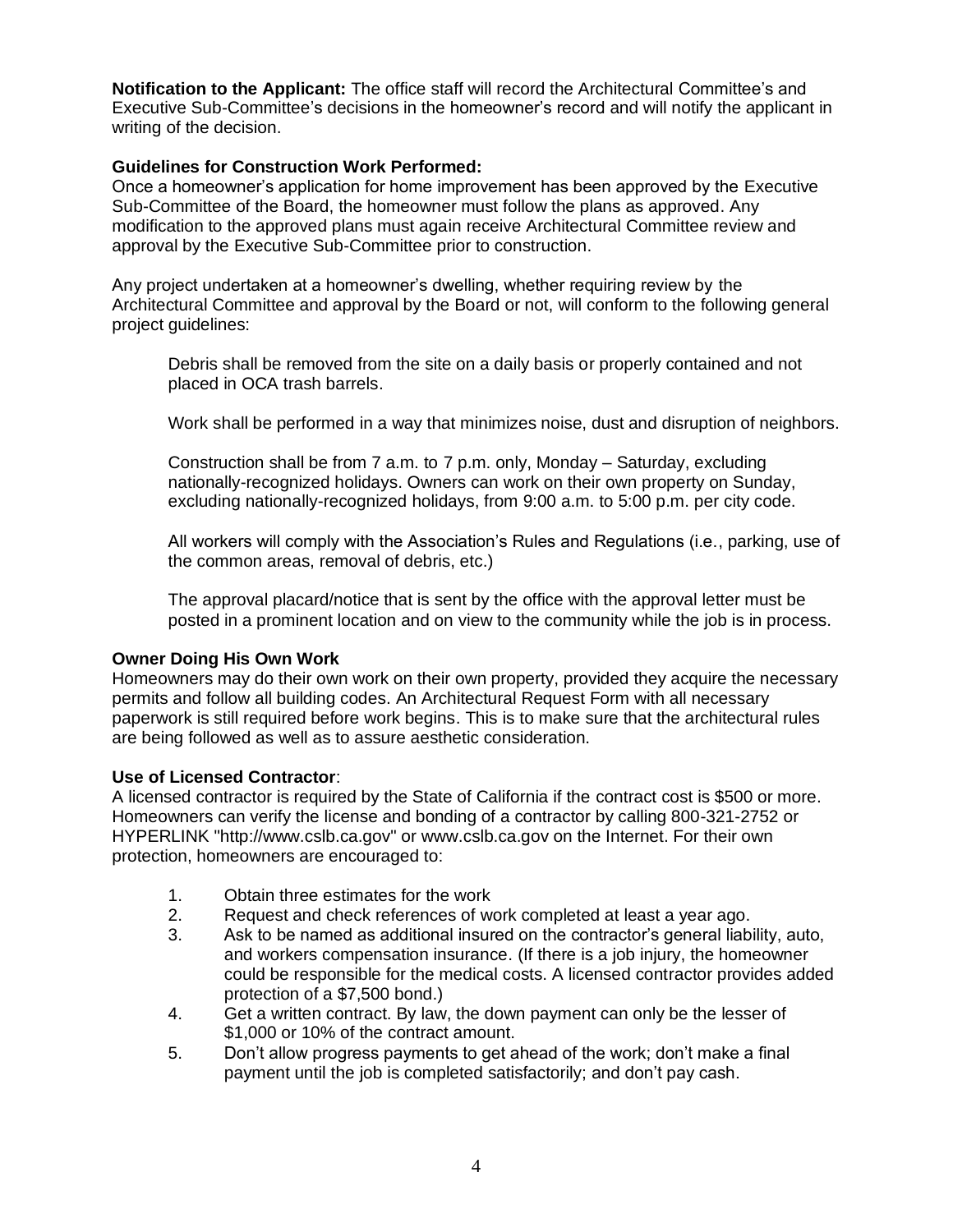# **Selecting Assistance to Carry Out Repairs and/or Alterations.**

Often the best references for selecting a contractor or handyman are neighbors who are satisfied with the work of a particular contractor or handyman for work similar to that a homeowner plans. OCA does not make referrals to specific companies or persons. A vendors' book in the clubhouse library lists the names of companies and individuals who are offering their services. Again, OCA neither offers endorsement for any of these names nor is any meant to be inferred.

It is the sole responsibility of the homeowner as to whether a specific company or person is selected, or the homeowner decides to do the work personally. Regardless, the homeowner is responsible for requiring that any company or person used in the project work is licensed and insured for the work they contract to carry out. Any liability resulting from use of an unlicensed or uninsured company or person for work performed for a homeowner in Oceanside Community Association will be that of the applicable homeowner.

# **Violations Resulting in Fines for Failure to Follow Procedures:**

A homeowner's failure to obtain Architectural Committee review and Board approval prior to the commencement of architectural improvements and/or alterations will result in a request to the homeowner to appear before the Compliance Committee of the Board. The failure to obtain approval may result in the imposition of a fine and/or other action which can include removal of the installation in violation.

The current fine policy for architectural violations is:

| First Violation -  | $$100 - $500$   |
|--------------------|-----------------|
| Second Violation - | $$200 - $750$   |
| Third Violation -  | $$400 - $1,000$ |

# **Appeal Process - The Hearing Board**

Upon receipt of a notice of violation from the Office, a property owner will be requested to appear at a hearing before the Compliance Committee to discuss the violation. Evidence supporting mitigating circumstances that might explain why the property owner is in violation may be presented. Professed ignorance of the CC&Rs and/or Architectural Guidelines by a property owner or owner's workers will not be accepted as a valid explanation. A fine, if levied, is due and payable immediately. However, arrangements may be made with the Office, if approved by the Board, for payment over time if such payment causes hardship to the property owner.

# **Upon Construction Completion:**

Within 10 days of the completion of the project, the applicant must complete a Notice of Completion Form, available on the OCA website or at the Office, and return it to the Office.

# **Site Review and Project Compliance:**

Once the Notice of Completion Form is received, or 90 days have elapsed after approval of the application, the Architectural Committee will conduct a site review and confirm conformance of the completed project with the application approval. That information will be added to the homeowner's record which is available at the office to all Association homeowners for review.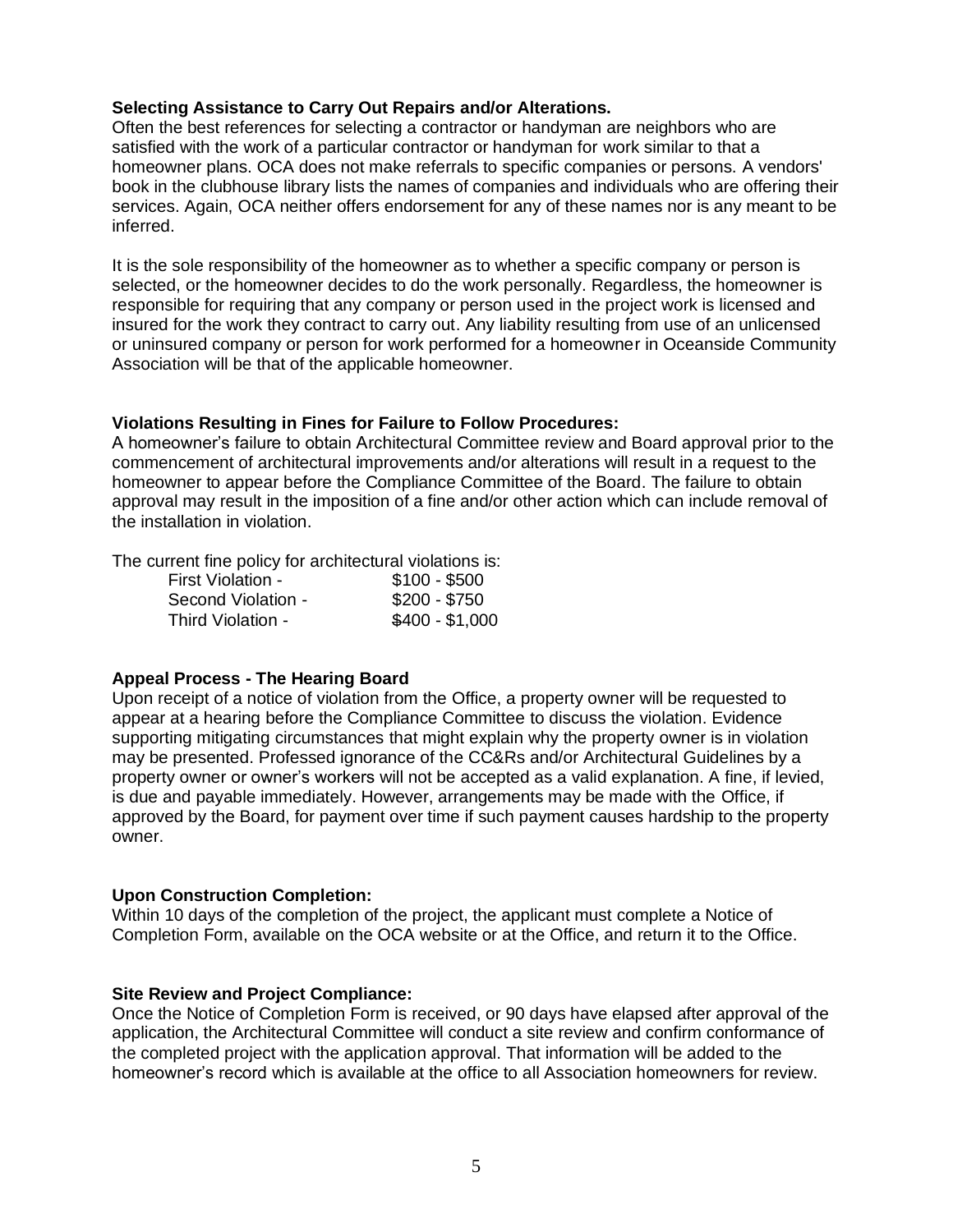# **SECTION 1: ARCHITECTURAL STANDARDS**

These guidelines and standards have been prepared in compliance with city, county, state and federal safety and building codes. In case of any conflict, applicable government regulations apply.

**NOTE: Ordinarily the Architectural Executive Sub-Committee acts as the Board's representative and makes the final decision on architectural requests on behalf of the Board. Throughout this document the expression** *approval by the Board of Directors* **refers to the decision rendered by the Architectural Executive Sub-Committee.**

# **Air Conditioners - Heat Pumps**

**City Permit**: **Required** for the installation of a new air conditioning unit, but not required to replace one for which a city permit was previously obtained.

#### **Submittal Requirements**:

Installation of permanent air conditioners and window-mounted units requires review of the homeowner's application by the Architectural Committee and written approval by the Board of Directors prior to installation. Applications should show type, manufacturer, placement and size of the unit to be installed, as well as evidence that the decibel rating does not exceed 74. The city has a guideline, 66 DB's daytime and 50 DB's at night, for units within 5' of occupied living quarters. They generally accept units at 74 DB's or less from 15' of the neighboring dwelling as there is an absence of units meeting those requirements (see #4.) Installation must be done by a licensed electrician.

In cases where a neighbor's residence is within 15 feet of a/c unit's noise, written approval from that neighbor must also be obtained. Use the *Architectural Committee -- Air Conditioner Neighbor Form.*

Air conditioner compressors placed on the common area must be placed no more than twelve inches (12") from the wall of the dwelling.

Air conditioner cables on exterior walls must be covered by u shaped race way metal covers, painted to match the color of the stucco. Metal downspouts may not be used for this purpose.

Holes in exterior walls caused by the installation of the a/c unit must be properly filled, sealed and painted to match to prevent water intrusion into the wall.

Where possible, air conditioner compressors should be installed in the rear or sides of dwellings where there is the least impact on neighbors. The Architectural Committee at its discretion may mandate the compressor's location.

Electrical boxes on exterior walls must be painted to match the stucco and placed as inconspicuously as possible. In certain cases, the Architectural Committee may require screening of the compressor and associated cables, conduits and boxes.

Air conditioning equipment may not impede the flow of drainage on common area.

# **Supporting Documentation Required:**

The Homeowner seeking approval for an air conditioner installation will submit the Architectural application together with the following documentation:

1. An exact description of the type, model, and size of the a/c unit being Installed.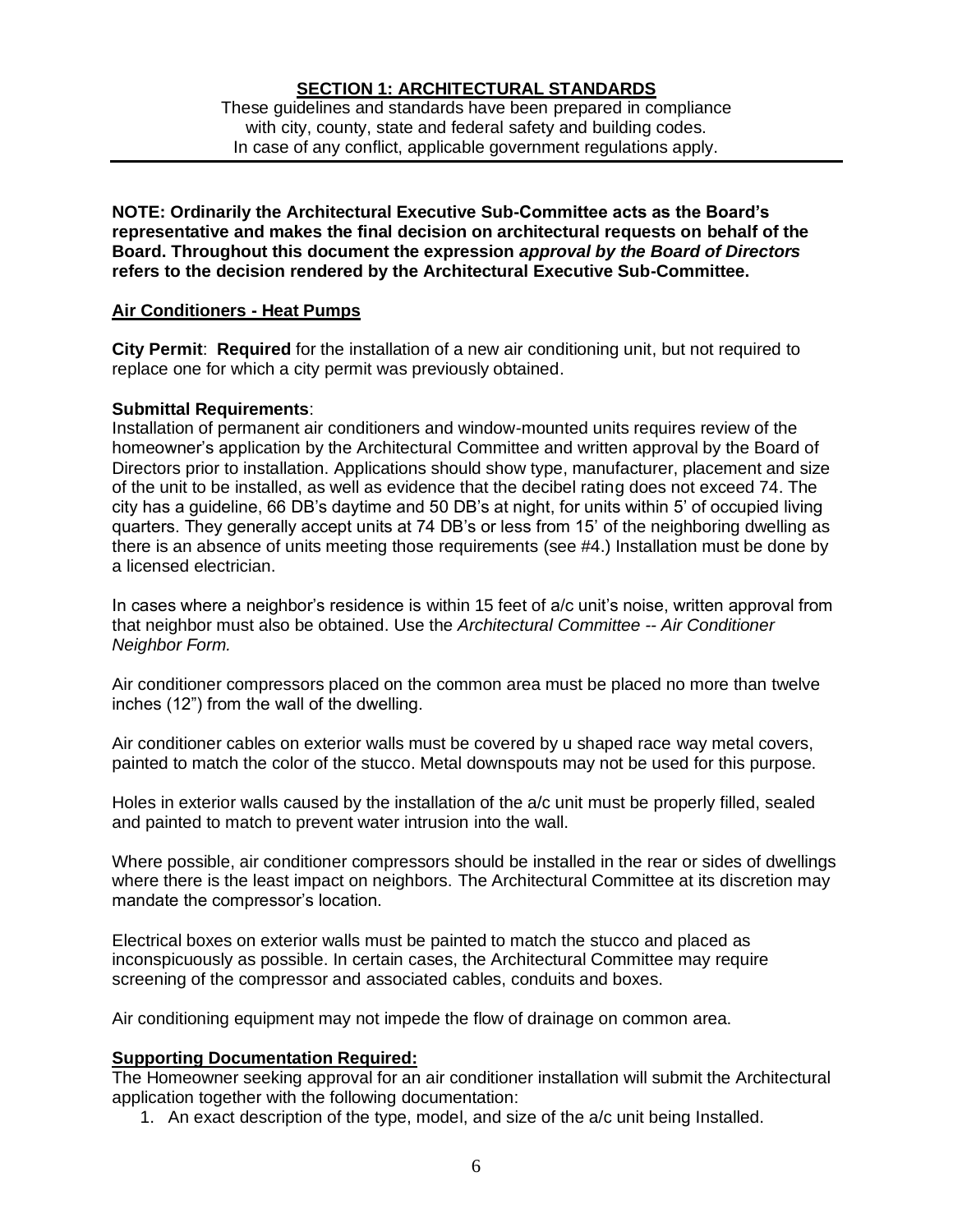- 2. A plot plan (overhead drawing to scale) showing exact location where unit will be installed.
- 3. Elevation Plan (digital photo preferred) of side of building where unit is to be installed indicating location of race way metal covering for all exposed wires and cables.
- 4. Signed approvals from nearby neighbors potentially affected by a/c unit.

# **Awnings and Sunshades on Windows or Doors (New or Replacement)**

**City Permit**: Not required

# **Submittal Requirements:**

An application for new or replacement exterior awnings or sunshades on windows and doors requires review by the Architectural Committee and written approval by the Board of Directors prior to installation.

# **General**:

Awnings and sunshades must not extend more than three feet beyond the exterior of the residence or into common area grass space.

Homeowner is responsible for the installation and subsequent maintenance of window awnings and sunshades which must be kept in good aesthetic condition.

Homeowner is responsible for any damage that occurs during and after installation of window awnings and sunshades. (Example: wind damage to windows, walls, neighbor's property, etc.)

#### **Materials:**

A pre-manufactured window awning or sunshade provided by a home improvement center contractor is recommended. Canvas or cloth awnings and sunshades are not permitted.

If the awning or sunshade is installed on the homeowner's lot but visible from the street, the color of the awning or sunshade must be complementary to the exterior color of the residence.

# **Installation:**

An experienced installer or contractor is recommended.

Attachment is allowed on the homeowner's exterior wall only and shall not impede maintenance personnel. Holes drilled on exterior for installation should be properly filled to prevent leakage.

# **Carpeting, Outdoor**

**City Permit**: Not required

# **Submittal Requirements:**

An application for outdoor carpeting must be submitted to the Architectural Committee for review and approved by the Board of Directors prior to installation.

#### **General:**

Homeowner is responsible for the installation and subsequent maintenance of outdoor carpeting. Owner must maintain carpeting in good condition.

Homeowner is responsible for any damage that occurs during or after installation of carpeting. Special consideration should be given to safety when considering installation of carpeting.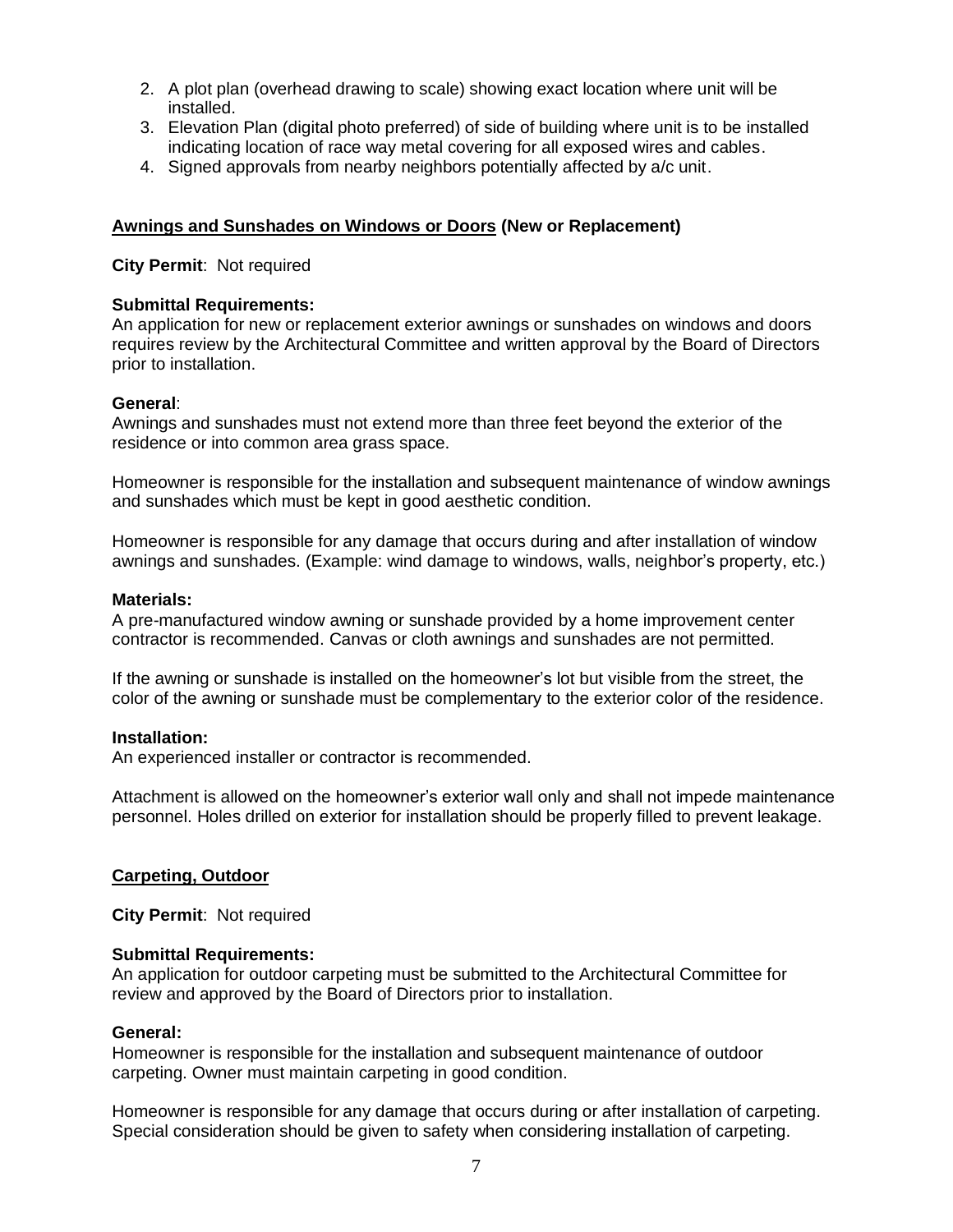Outdoor carpeting shall not extend onto common area.

# **Installation:**

An experienced installer/contractor is recommended.

# **Carports, Repair in HOA-maintained carports**

This standard applies only to Association-maintained carports, which were originally designed and built as open sided, roofed spaces for parking. Over time, various homeowners applied for and received permission to enclose these carports adding walls and garage doors. In some cases, homeowners added entrances, interior lighting, floor coating, electrical outlets, shelving, etc. Architectural Committee approval is needed to make any alteration in these carports and garages, including to add or remove storage cabinets or shelves.

# **City Permit**: **Required**

# **Submittal Requirements:**

An application, along with a diagram to scale indicating vents, lights, overhead garage door opener, etc. must be submitted to the Architecture Committee for review and for written approval by the Board of Directors prior to installation.

# **General:**

CC&Rs state that the homeowner is responsible for the maintenance, repair, and replacement of all homeowner carport improvements, whether made by a present or previous homeowner.

Existing Association-paid electrical lines may be utilized by the homeowner for one interior light of the enclosed parking space and an electric automatic garage door opener. No additional wall outlets or connections are authorized or allowed.

Homeowner has the option of agreeing in writing to pay costs for reconstruction and repair of homeowner improvements to the carport, or the Association will permanently remove them.

Regardless, no ownership interest in the carport is conveyed at any time to the Homeowner.

# **Approved Materials:**

Fiber cement siding (Hardie Board or equivalent), LP Smartside engineered siding, or an alternate approved by the Architectural Committee.

Pressure-treated wood for all exterior construction.

50-year life roofing materials.

Metal garage doors (if replacement is required) will be sectional metal doors with raised rectangular/square design with four or five horizontal and four vertical panels.

Garage door will be white in color.

Doors will have two metal vents in the lower portion of the door unless the structure already has two vents.

No swing-out wooden garage doors are permitted.

Exposed wooden surfaces must be treated with termite resistant chemical.

# **Disability Modification**

Oceana was not and is not designed to be ADA compliant. Fair Housing Laws indicate that reasonable accommodations should be made to assist the disabled.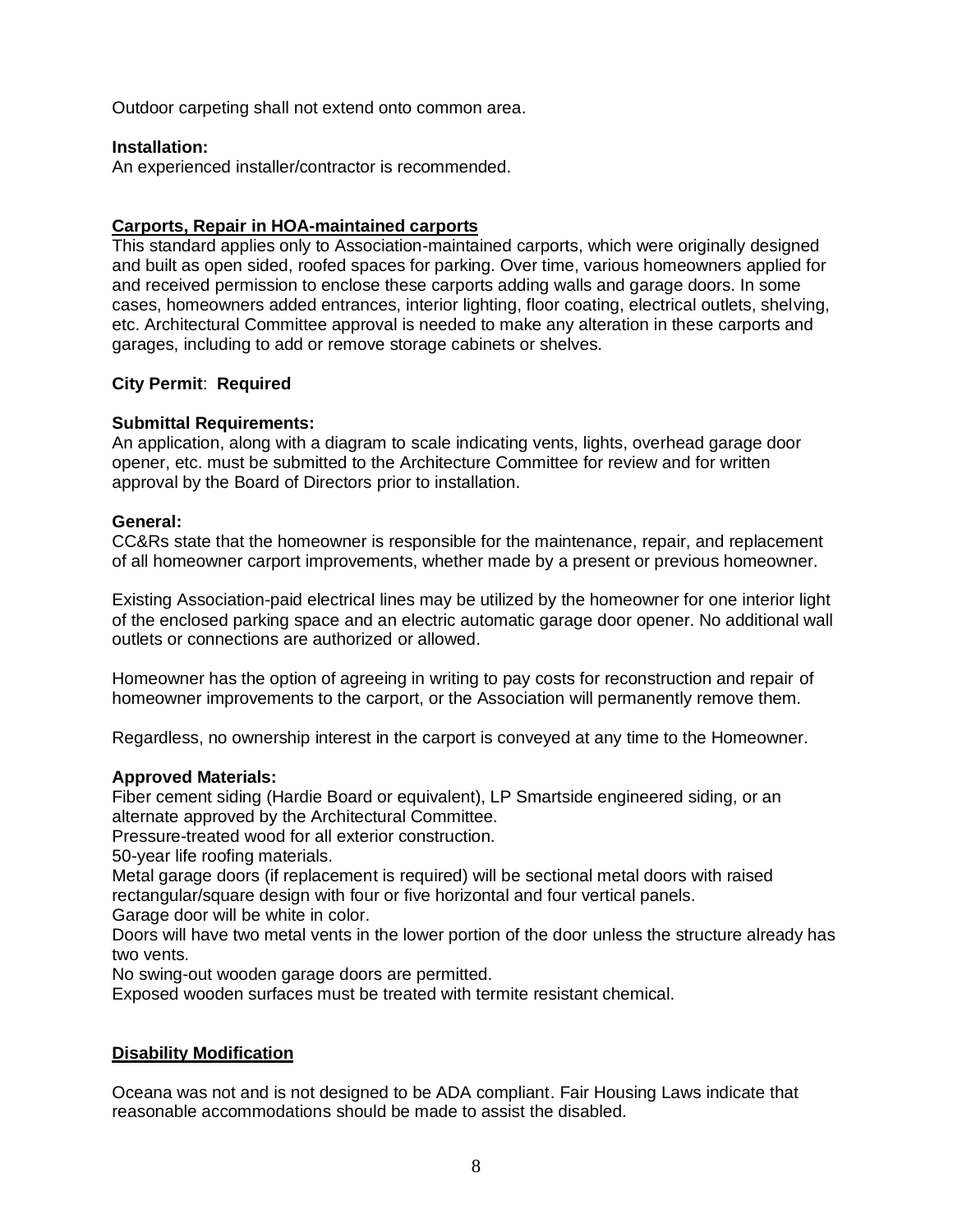Owners who request disability modifications to common areas are required to submit an Architectural Request form for approval by the Architectural Committee and the Board of Directors.

An accommodation of a disability, which requires modifications or additions to the common area, shall be done at owner expense.

The modifications must be consistent with building code requirements, governing documents concerning safety, law, and architectural aesthetics.

If both the Architectural Committee and Board of Directors approve such modification, this will be a conditional approval based on the owner's agreement to execute an Indemnity Agreement to protect the Association for an owner's modification of the common area. Depending on the nature of the modification, the Architectural Committee will determine whether to require an informal indemnity agreement or a formal one drafted by an attorney and recorded. The cost of a formal agreement will be charged to the homeowner.

Lastly, if given permission to proceed, the homeowner must agree to return the modified common area to its prior condition if and when the Indemnity Agreement is terminated.

# **Doors, Exterior, Painting**

**City Permit**: Not required

#### **Submittal Requirements:**

An application for painting exterior doors must be submitted to the Architectural Committee for review and approved by the Board prior to the start of work.

#### **General:**

Replacement or painting of front doors must be comparable with existing trim colors and coordinated with the new paint schemes approved in that unit. They may be properly finished protected natural wood.

Homeowner is responsible for the painting and subsequent maintenance of any stained, natural wood, or painted door, other than one painted by the Association.

Owner must maintain painted door in good condition.

#### **Installation:**

An experienced painter/contractor is recommended.

# **Door, Garage**

**City Permit**: **Required** if a power door opener is included (electrical wiring).

#### **Submittal Requirements**:

All garage door replacements require review of the homeowner's application by the Architectural Committee and written approval by the Board.

# **General:**

The property owner is responsible for the installation and subsequent maintenance of the garage door.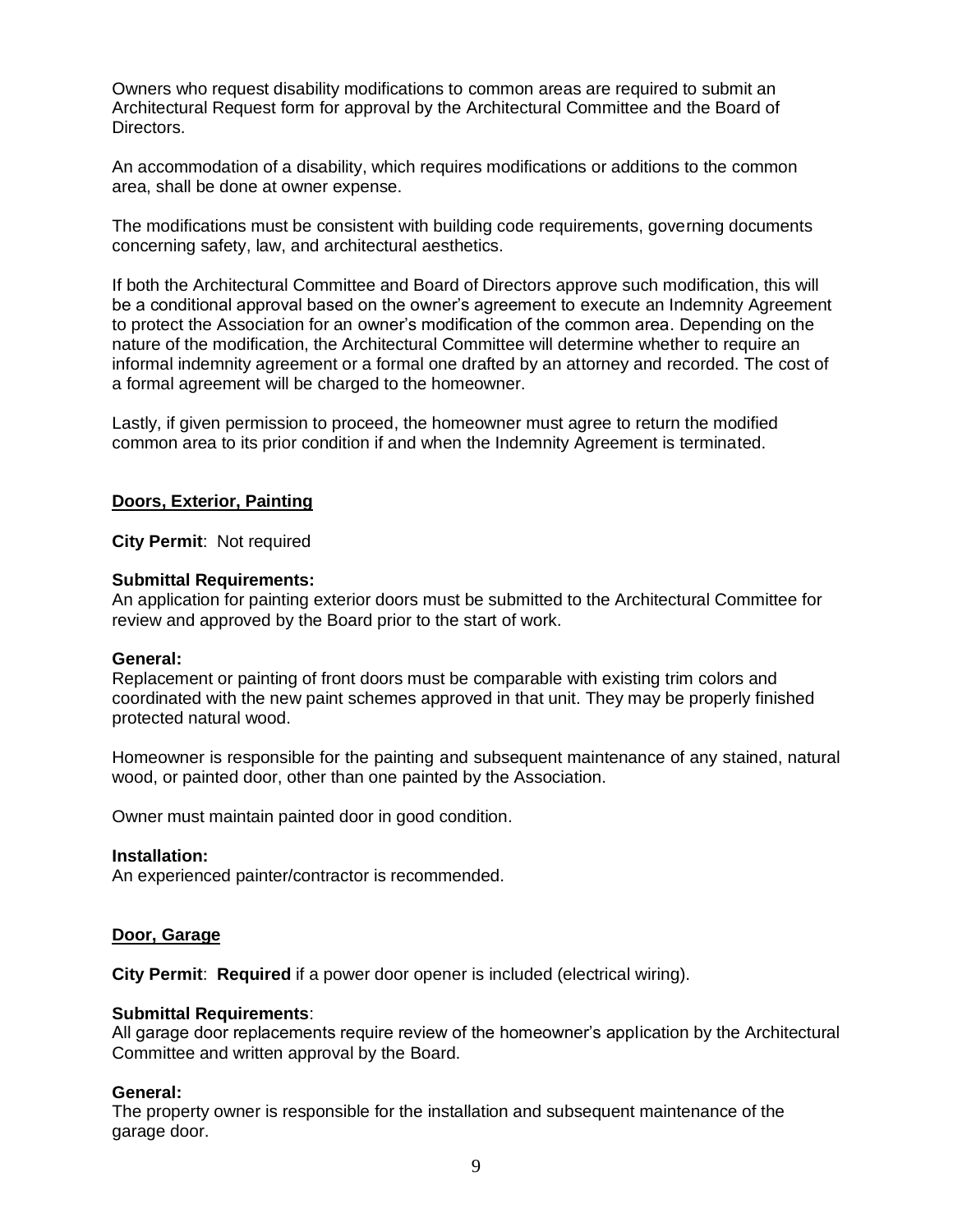Two-car garage doors must have raised rectangular/square design with eight horizontal and four vertical panels only.

One-car garage doors must have raised square design with four or five horizontal and four vertical panes only.

Oceana requires two vents in an enclosed garage as a safety factor.

#### **Materials:**

Garage doors are to be sectional metal doors and should be white.

All windows must be manufacturer-installed in the top row of panels only, prior to garage door installation. No reflective tints or window coverings of any kind are permitted.

#### **Door, Screen**

**City Permit**: Not required

#### **Submittal Requirements:**

An application for a new exterior screen door must be submitted to the Architectural Committee for review and for Board approval prior to installation.

#### **General:**

All screen doors must be installed within the existing door jamb.

Screen doors must be maintained in good condition.

Screen door color and design must conform to existing Oceanside Community Association standards. The door must be black, white, or the color of the homeowner's house trim.

Homeowner is responsible for any damage that occurs during and after installation of an exterior screen door.

#### **Materials:**

Screen doors must be of high-quality metal construction.

# **Door, Security**

**City Permit:** Not required

#### **Submittal Requirements:**

An application for a security door must be submitted to the Architectural Committee for review and for Board approval prior to installation.

#### **General:**

All security doors must lock.

Owner must maintain security door in good condition.

Security door color and design must conform to existing Oceanside Community Association standards. Currently approved colors are white, black or the homeowner's house color or trim.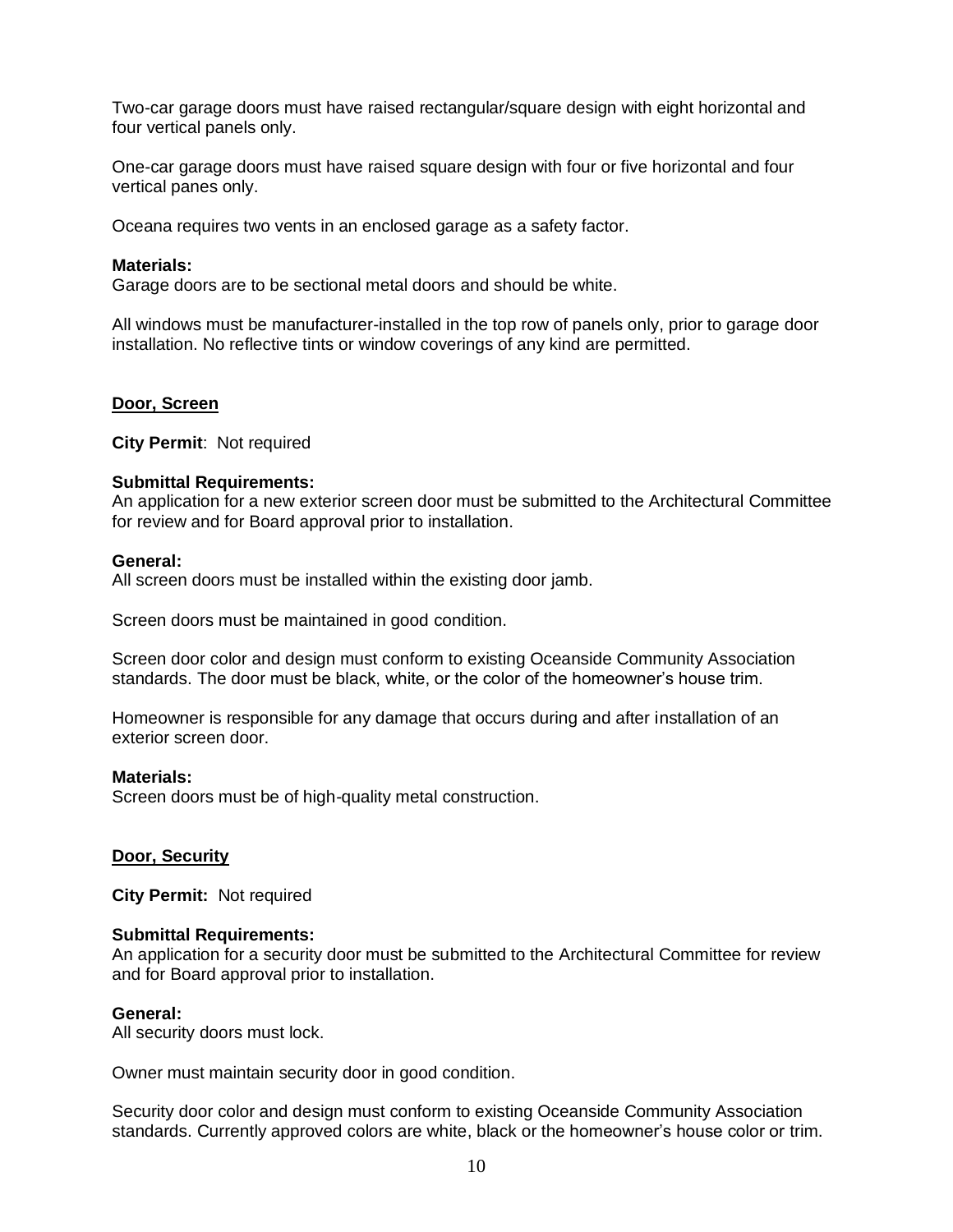Homeowner is responsible for any damage that occurs during and after installation of an exterior security door.

# **Materials:**

All security doors must be of steel construction.

# **Doorbell with Camera**

**City Permit:** Not required

Doorbells with a camera are allowed and do not require Architectural Committee approval. However, they should be adjusted so that the camera does not infringe on a neighbor's privacy.

# **Electrical Work**

**City Permit**: **Required** for all exterior electrical work not exempted by City of Oceanside Ordinance. (See Section 3 for exclusions.)

# **Submittal Requirements:**

An application for all exterior electrical work must be submitted to the Architectural Committee for review and be approved by the Board prior to installation.

# **General:**

Homeowner is responsible for the installation and subsequent maintenance of all electrical work throughout the residence.

Homeowner is responsible for any damage that occurs during and after installation of electrical work.

# **Materials:**

Homeowner must comply with City of Oceanside Building Code for both exterior and interior electric work.

# **Installation:**

Use of a licensed electrician is required.

# **Fences**

**City Permit:** Not required for fences 72 inches or less in height.

# **Submittal Requirements:**

An application for **New Fencing** or an application for any changes in or removal of **Existing Fencing** must be submitted to the Architectural Committee for review and written approval by the Board prior to beginning the work**.**

# **General:**

Placement of the fence and support structures shall not be outside the owner's legal lot or within an OCA easement. The maximum height of all fencing shall be six feet (72 inches) from finished grade.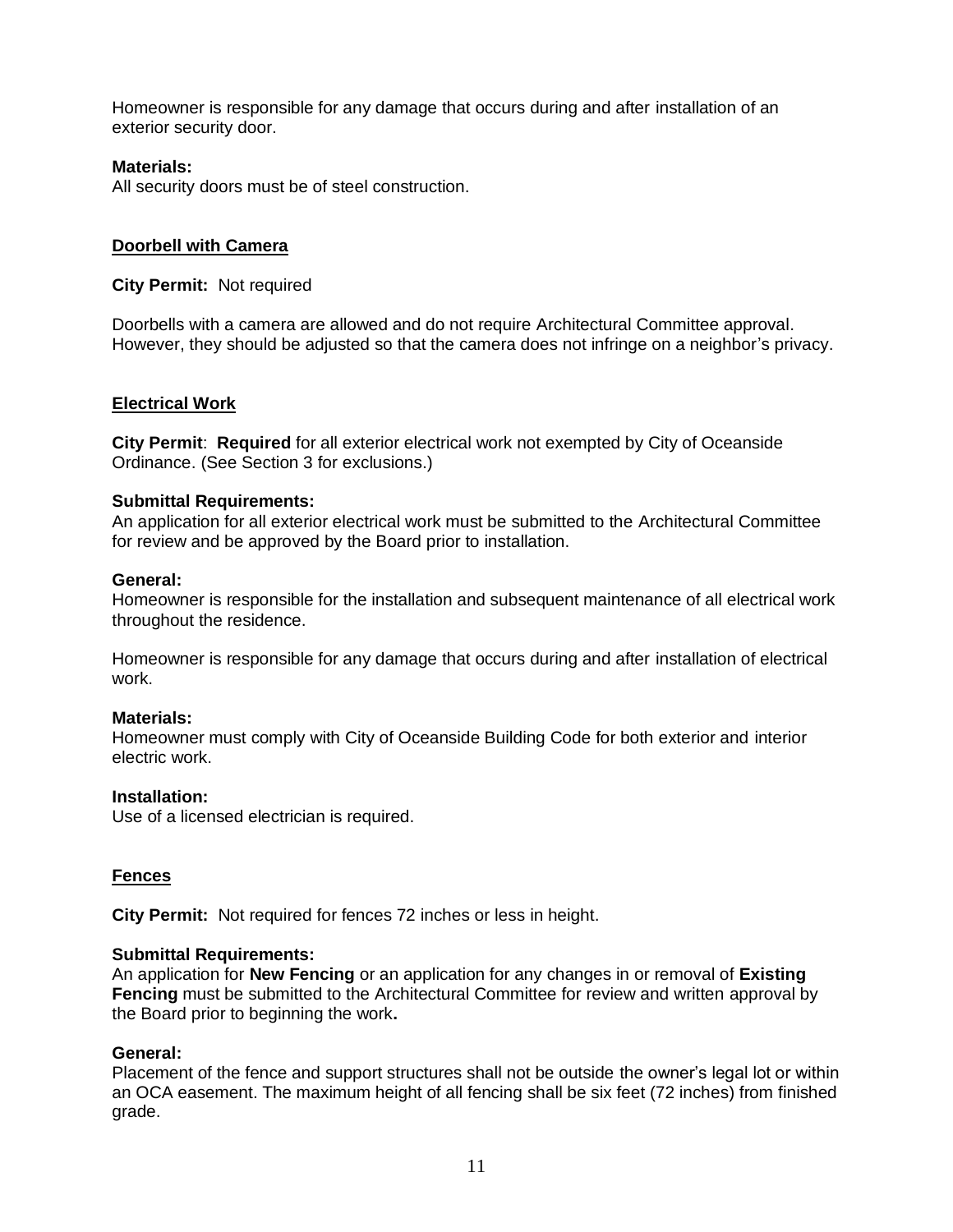Fences between adjacent patios in Unit 10, Unit 11, Unit 12, and Unit 14 will be 32 feet 4 inches in length. All other fences in all units will be on a case-by-case basis.

Owner is responsible for installation and subsequent maintenance of fence.

Owner is responsible for any damage that occurs during and after installation of fence (Example: broken block of stucco, damaged underground utilities, etc.). Note: Property owner should seek assistance in checking site maps located in the Office for the location of underground utility lines and pipes.

Fences must conform to all city, county, state, and federal safety and building codes.

# **Materials:**

Fence is to be constructed with pressure treated 4 inch by 4-inch posts (ends waterproofed), 2 inch by 4-inch top and bottom supports, and ½ inch plywood inserts.

Fences will be painted to match existing stucco on property owner's home. Or the homeowner may install a white metal or vinyl fence and posts.

If fence is to be attached to stucco, the approved method of attachment is either sleeve anchors or wedge anchors. All mounting hardware must have a bead of silicone applied prior to installation to ensure no water intrusion will occur into the stucco or other mounting surface.

Fence installation must ensure ready access to all utilities.

Fence posts must be embedded in concrete to a minimum of 18 inches into the ground.

# **Firewall in the Attic of Attached Units**

# **City Permit: Required**

# **Submittal Requirements:**

Firewalls were not required at the time the homes in our community were built. A homeowner who wishes to install a firewall in the attic easement must submit an application to the Architectural Committee for review and be approved by the Board prior to beginning any work.

Neighbors need to be informed. Use the form *Architectural Committee – Easement Notification.*

# **Flags and Flag Poles**

**City Permit:** Not required

# **Submittal Requirements:**

Flags need not be submitted for Architectural Committee review nor the Board approval provided they conform to the following guidelines.

# **Guidelines:**

Homeowners may display a flag measuring not more than three by five feet in size, mounted in a manner deemed appropriate by the Architectural Committee and consistent with California Law.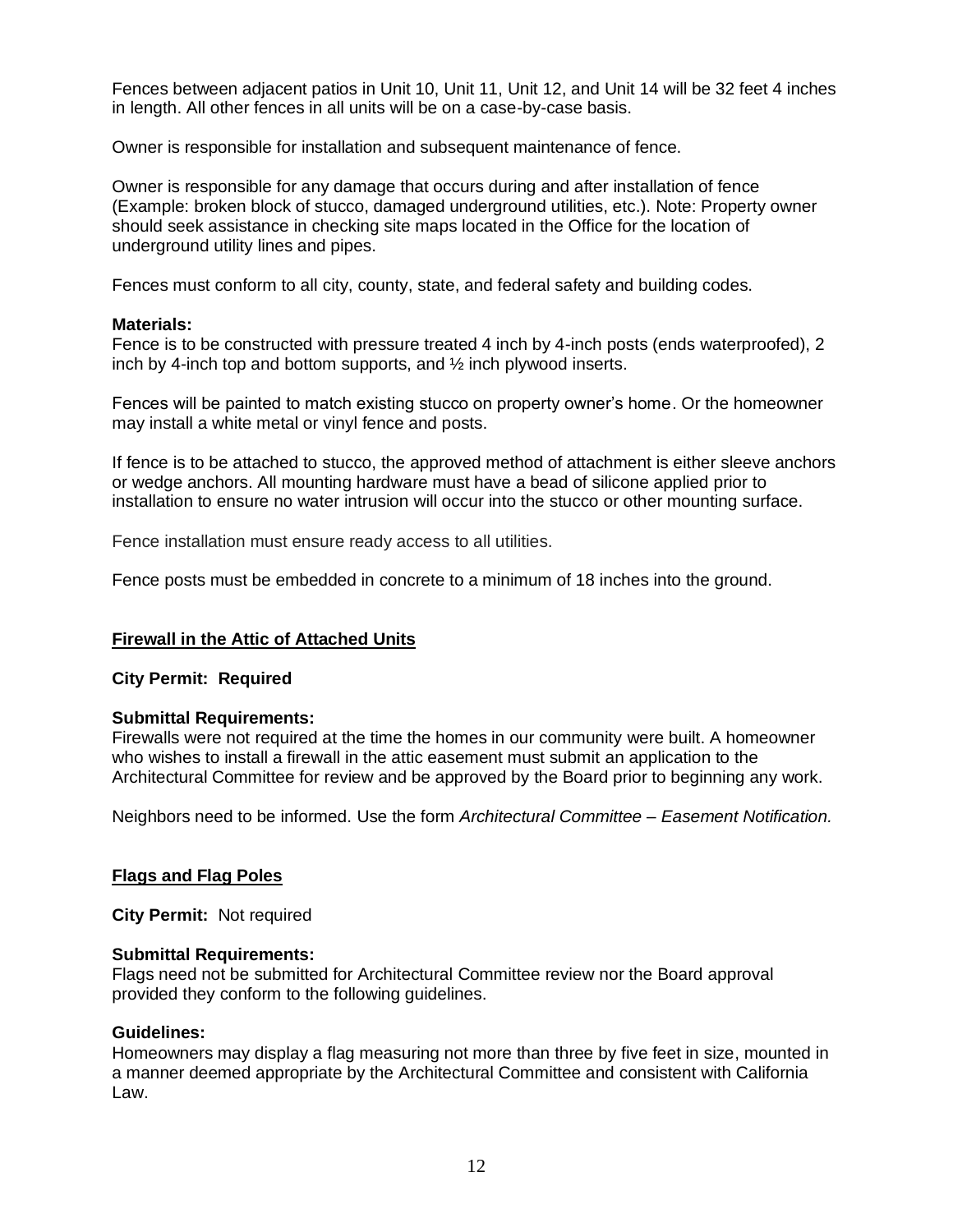All flags and decorative or seasonal banners displayed outside any dwelling must be in good condition.

No flagstaff may exceed 5 feet in length and must be fitted to a bracket attached to some part of the dwelling.

Flagpoles on the common ground are not permitted.

# **Gas Lines, Adding New**

**City Permit**: **Required**

# **Submittal Requirements:**

An application for adding new gas lines must be submitted to the Architectural Committee for review and approved by the Board prior to installation.

# **General:**

A licensed plumber/contractor is required. The homeowner is responsible for the subsequent maintenance of new gas lines.

Homeowner is responsible for any damage that occurs during and after installation of new gas lines.

Homeowner must comply with City of Oceanside Building Code.

# **Gates**

**City Permit**: Not required

# **Submittal Requirements:**

An application for installation of a gate must be submitted to the Architectural Committee for review and approved by the Board prior to installation.

# **General:**

Homeowner is responsible for the installation and subsequent maintenance of the gate.

Gate will not be over 72 inches in height as measured from the walkway or finished grade. Gate will be a minimum of 30 inches in width.

# **Materials:**

Wood gates must be painted white, the color of the stucco of the residence or stained. They must be kept in good condition.

Metal or vinyl gates will be white, black or painted to match the color of the trim of the residence.

# **Installation:**

An experienced installer/contractor is recommended.

# **Gutters and Downspouts**

**City Permit:** Not required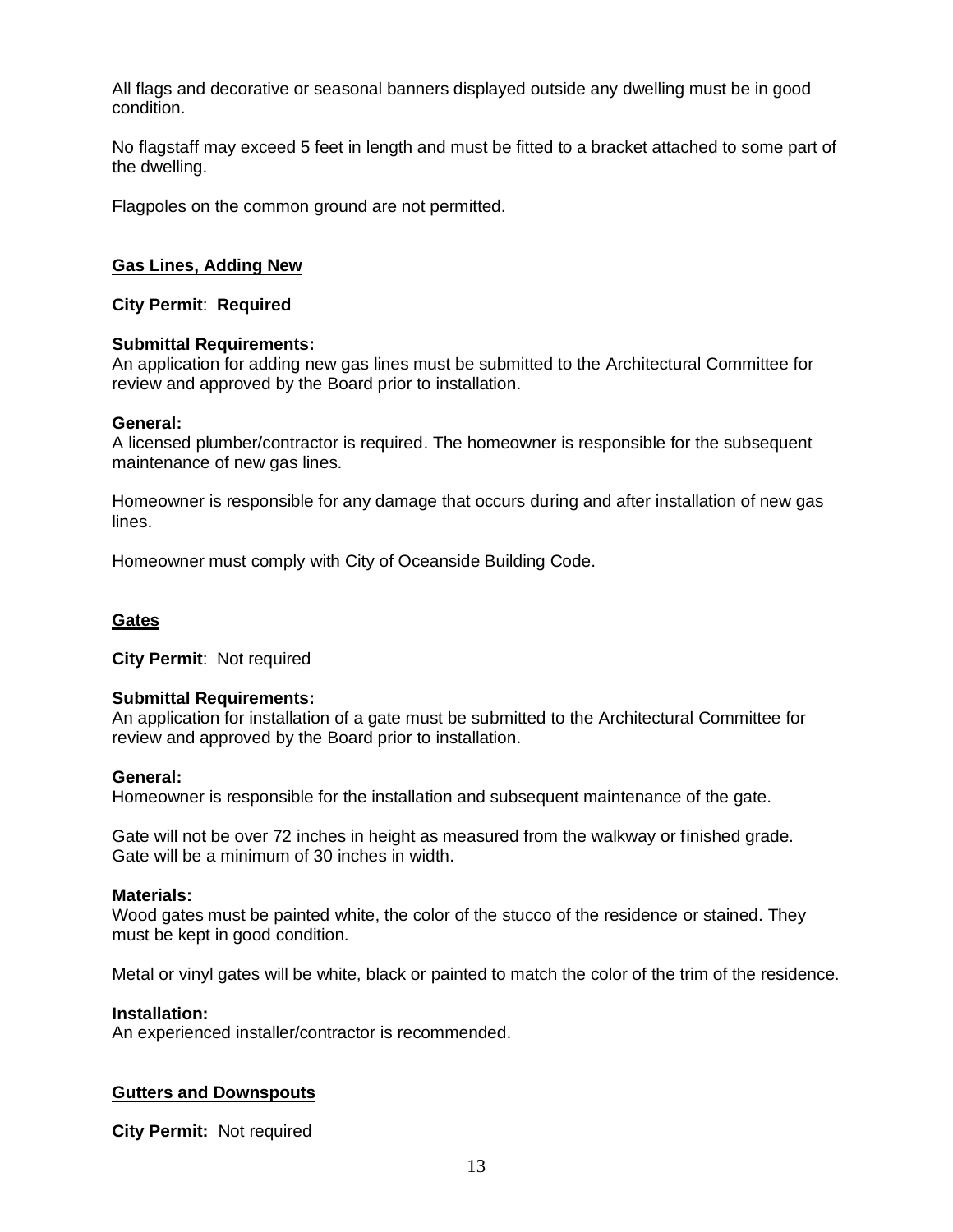# **Submittal Requirements:**

Because the addition of gutters and downspouts impacts both the property owner's home and the common area, the property owner must, prior to the installation of gutters and/or downspouts, submit plans to the Architectural Committee for review and for the Board to give approval in writing.

# **Guidelines:**

Gutters must be primed and painted to match existing trim color of fascia board. Downspouts must be painted to match the wall stucco color.

Runoff from gutters and downspouts must not drain onto the common area landscaping or another lot and must be directed toward the street or underground drainage system.

Metal downspouts may not be used to cover electrical wiring or air conditioning cables.

# **Handrails and Ornamental Railings**

**City Permit**: Not required

# **Submittal Requirements:**

An application for the installation of handrails or ornamental railings must be submitted to the Architectural Committee for review and approved by the Board of Directors prior to installation.

# **General:**

Homeowner is responsible for the installation and subsequent maintenance. The handrail or railing must be kept in good condition.

The owner is responsible for any damage that occurs during and after the installation.

The railing must enhance the appearance of the property and/or adjacent structure

# **Materials:**

Handrails are to be made of galvanized metal tubing, not more than 1½ inch in diameter.

Handrails must be painted glossy black.

Ornamental railings are to be black, white or the color of the trim or stucco of the residence.

# **Installation:**

An experienced installer/contractor is recommended.

If railing is to be attached to stucco or block, the approved method of attachment is either sleeve anchors or wedge anchors. All mounting hardware must have a bead of silicone applied prior to installation to ensure no water intrusion will occur into stucco, block, or mounting surface.

If railing is to be attached to existing sidewalk or steps, there are two approved methods of attachment:

- 1. Sidewalk or steps must be cored out and handrail cemented in.
- 2. If base plates are used, they must be made of 18-gauge, galvanized metal. Attach the base plate with sleeve anchors or wedge anchors.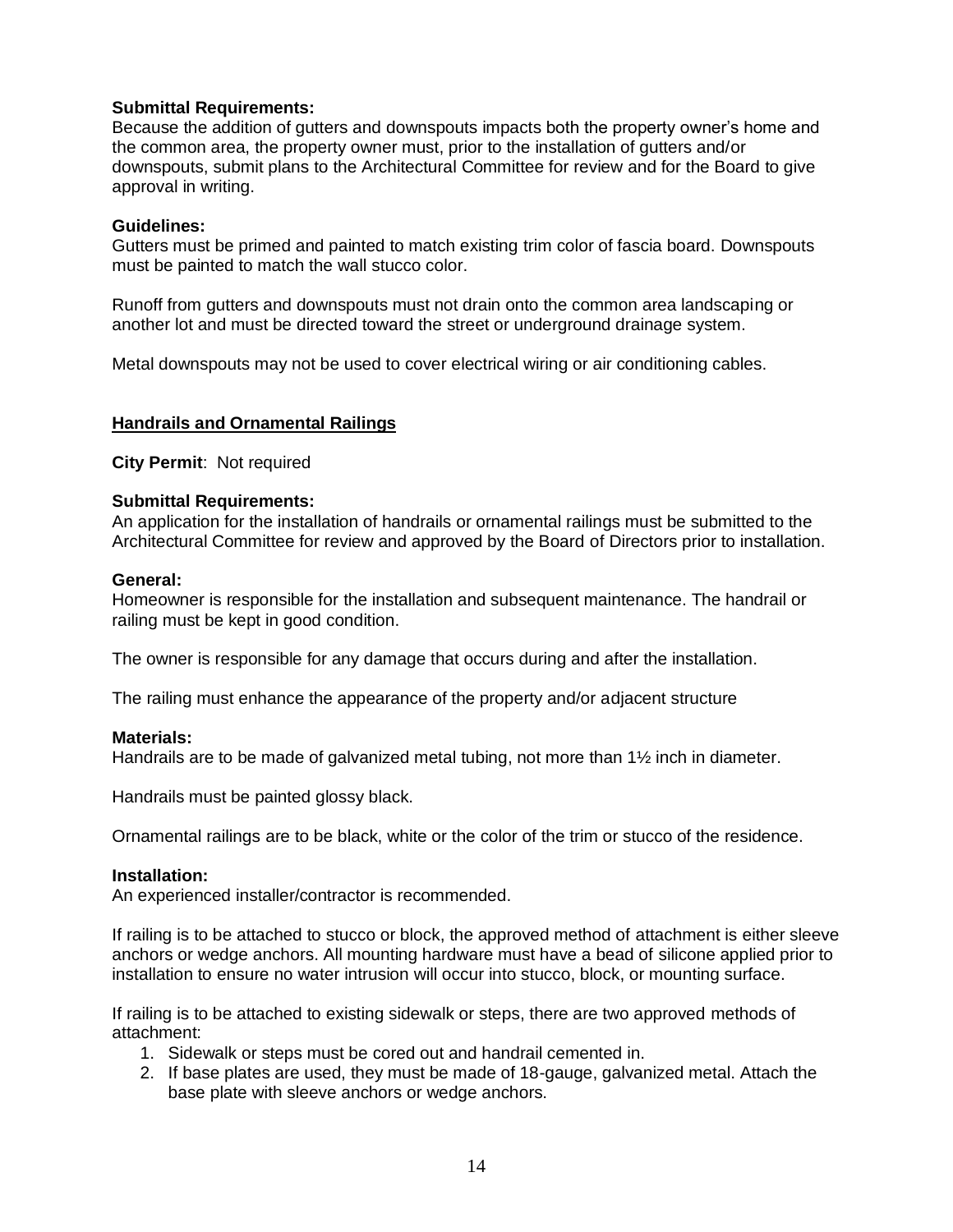If handrail is to be placed directly on the ground, it must be a minimum depth of 18 inches in the ground and imbedded in cement.

# **Lattices and Trellises**

**City Permit**: Not required for lattices/trellises 72 inches or less in height, depending on placement and purpose of the lattice/trellis.

# **Submittal Requirements**:

An application must be submitted to the Architectural Committee for review and for written approval by the Board prior to installation.

# **General:**

Lattices/trellises shall not impede painting of the residence.

Lattices that are not permanently installed shall not exceed the roof height of the existing structure, must be within the footprint of the property owner's Lot, and cannot extend onto or over the common ground.

# **Materials:**

Lattices/trellises may be of vinyl, wood or wrought iron construction.

# **Colors:**

Lattices/trellises can be white, black, or must match the existing color scheme of the house's exterior.

# **Lighting, Exterior**:

**City Permit:** Not required

# **Submittal Requirements:**

An application for all new or replacement exterior lighting must be submitted to the Architectural Committee for review and to the Board for written approval prior to installation.

# **General:**

The property owner is responsible for the installation and subsequent maintenance of the exterior lighting fixture, which must be kept in good condition.

All spotlight type fixtures must be pointed in a direction that does not affect a neighbor. Awareness and approval of potentially-affected neighbors is required. **Materials:**

Finish of lighting fixtures may be white, black, copper, rust, or brushed metal.

The fixture must be a single wall-mounted unit.

# **Installation:**

All exterior lighting fixtures installed by the property owner will use the homeowner's electricity. At no time is a property owner permitted to install exterior lighting that draws power from Association wiring or fixtures, including those affixed to garages and carports. Exception: In enclosed parking spaces located in a car shed (Units 1, 2, 3, 4, 5, and 6), Association-paid electricity may be used for a garage door opener and one interior light. No additional outlets are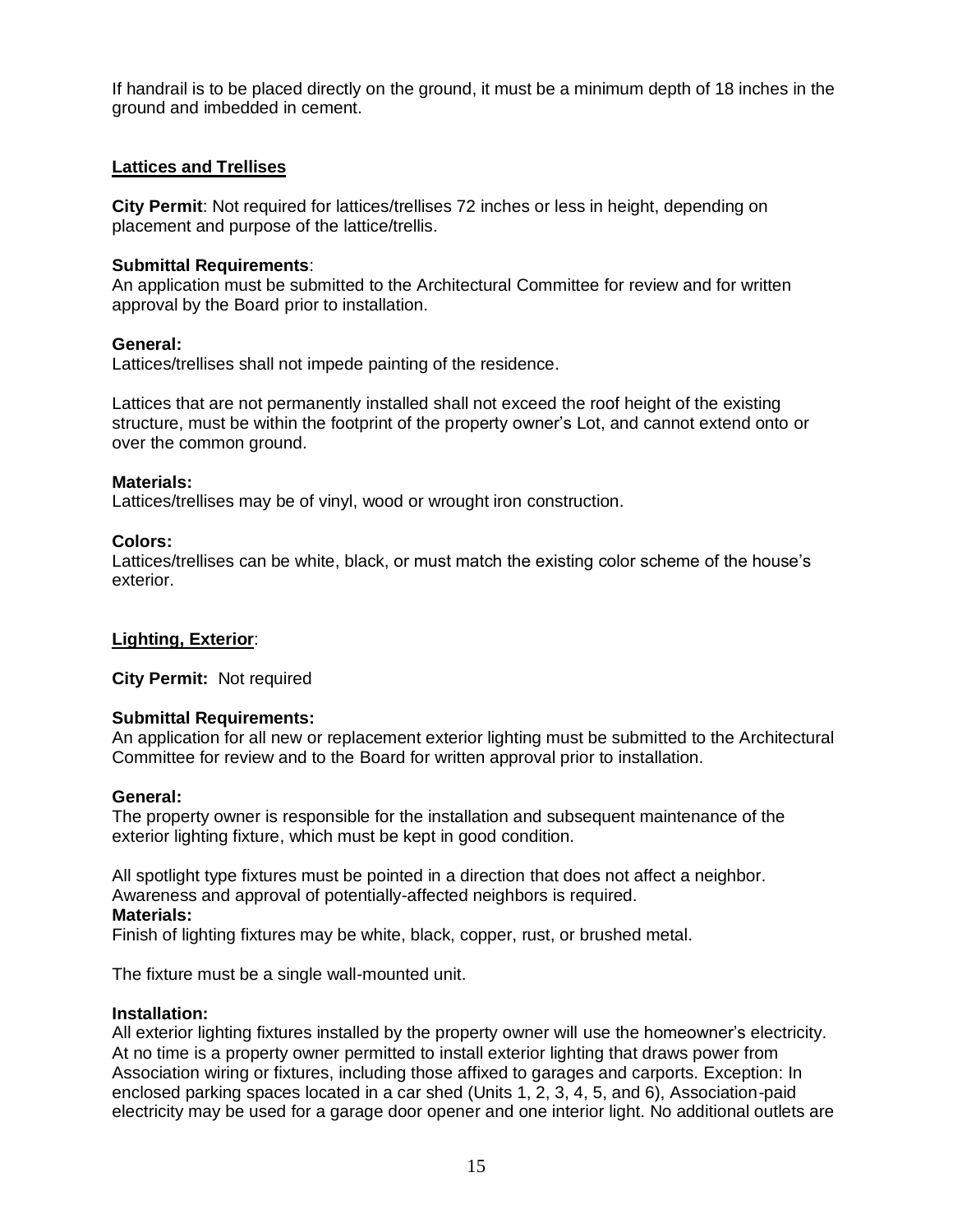authorized or allowed. In a case where an exterior light that is on HOA power is repaired or replaced, the lighting should be LED to minimize cost to the HOA.

# **Mail Slots**

**City Permit**: Not required

# **Submittal Requirements:**

An application for installation of a mail slot must be submitted to the Architectural Committee for review and approved by the Board of Directors prior to installation.

# **General:**

Homeowner is responsible for the installation and subsequent maintenance of any mail slot.

U.S. Postal Specification/Requirements apply.

# **Materials:**

If painted, the mail slot must match the color of the surrounding wall area.

# **Installation:**

An experienced installer/contractor is recommended.

Must be properly installed and sealed in an exterior wall or door.

# **Parking Space, Enclosing (Units 1, 2, 3, 4, 5 and 6)**

This standard applies to a parking space within an Association-leased multi-parking car shed (Units 1, 2, 3, 4, 5 and 6) in which a homeowner wishes to enclose his/her assigned parking space. Approval by the Board to do so conveys no real or implied interest to the homeowner.

# **City Permit**: **Required**

# **Submittal Requirements:**

An application, along with a diagram to scale indicating vents, lights, overhead garage door opener, etc. must be submitted to the Architectural Committee for review and for written approval by the Board of Directors prior to installation.

# **General:**

The homeowner is responsible for the installation, maintenance, repair, replacement and/or removal of any changes made.

When seeking enclosure of an existing car shed, the applicant will need acknowledgement and acceptance of the neighboring garage space.

The door and/or extension must mirror neighboring garage setbacks.

Existing electrical power may be utilized by the resident for only one interior light and an automatic garage door opener. Electrical hookups for doors must have proper electrical connections. No extension cords are permitted for this purpose.

Together with an application to enclose a parking space, resident must sign an Indemnity-Agreement.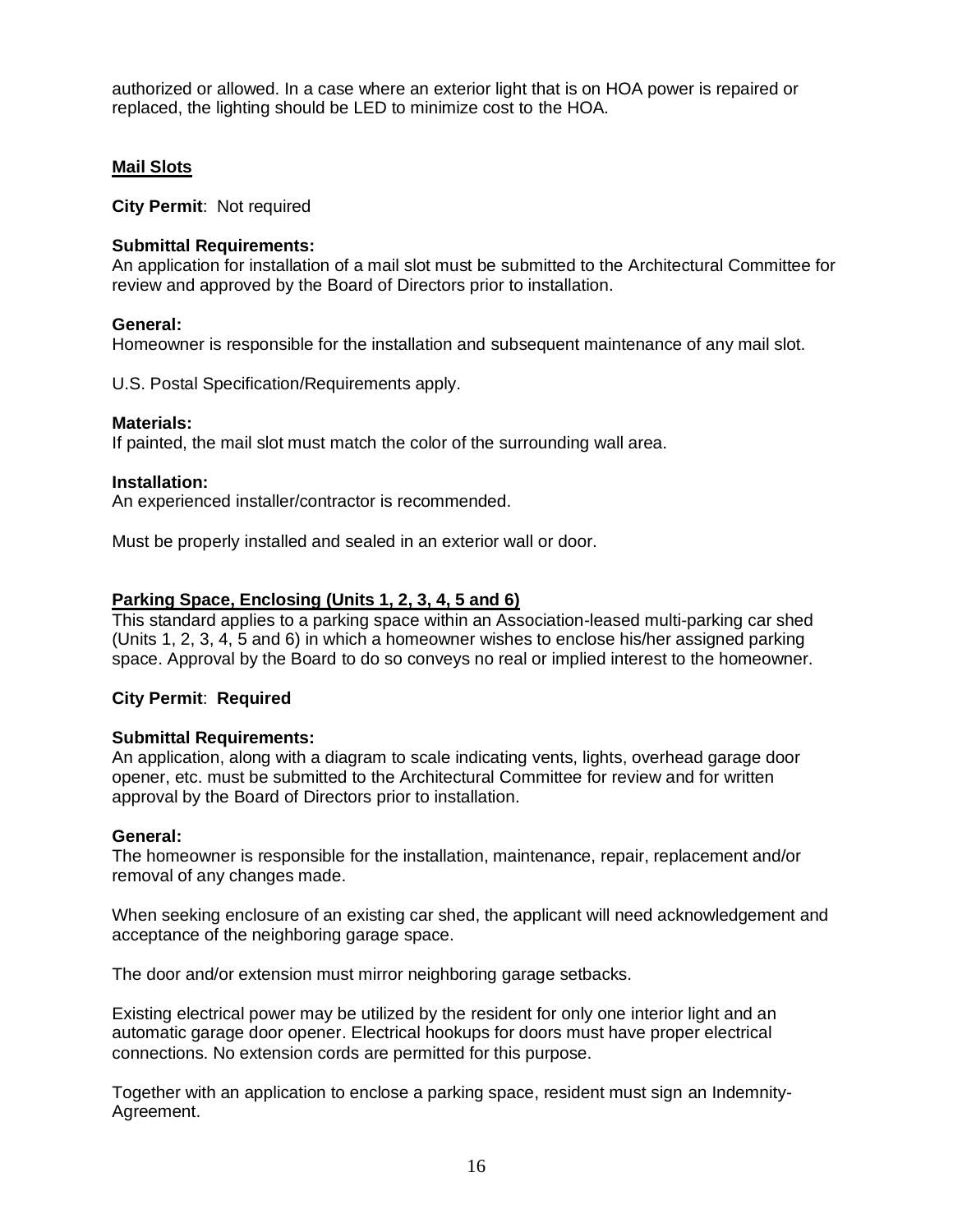# **Materials:**

Homeowner must agree to the following:

Pressure-treated wood for all construction.

5/8" fire-rated drywall on all interior walls and ceilings.

Garage doors are to be sectional metal door and must have raised rectangular/square design with four or five horizontal and four vertical panels only.

Doors will have two metal vents in the lower portion of the door unless vents already exist. The color of the garage door must be white.

No swing-out wooden garage doors are permitted.

Exposed wooden surfaces must be treated with termite-resistant chemical.

# **Patio Cover**

**City Permit: Required** when constructed of wood or vinyl. Removable cloth or canvas patio covers do not require a permit,

#### **Submittal Requirements:**

An application for a patio cover must be submitted to the Architectural Committee for review and approval by the Board of Directors prior to installation.

#### **Guidelines:**

Wood or vinyl constructed patio covers must be painted to match the exterior color of the home. Temporary cloth or canvas patio covers must be maintained in good condition.

Homeowner is responsible for installation and subsequent maintenance of patio cover.

#### **Installation:**

Homeowner is responsible for any damage that occurs during and after installation of patio cover.

Use of an experienced roofer/contractor is recommended for patio covers constructed of wood.

# **Pavers**

Architectural Committee and Board approvals are necessary for the installation of any pavers on the common area.

As a general rule, OCA does not allow pavers. However, if there is a specific need which a homeowner feels can best be met by the use of pavers, that homeowner may use the Architectural Request form to seek approval.

# **Roofs**

# **City Permit: Required**

# **Submittal Requirements:**

An application for all roof replacements must be submitted to the Architectural Committee for review and approval by the Board of Directors prior to installation. All roofing replacements (over 100 sq. ft.) also require a city permit.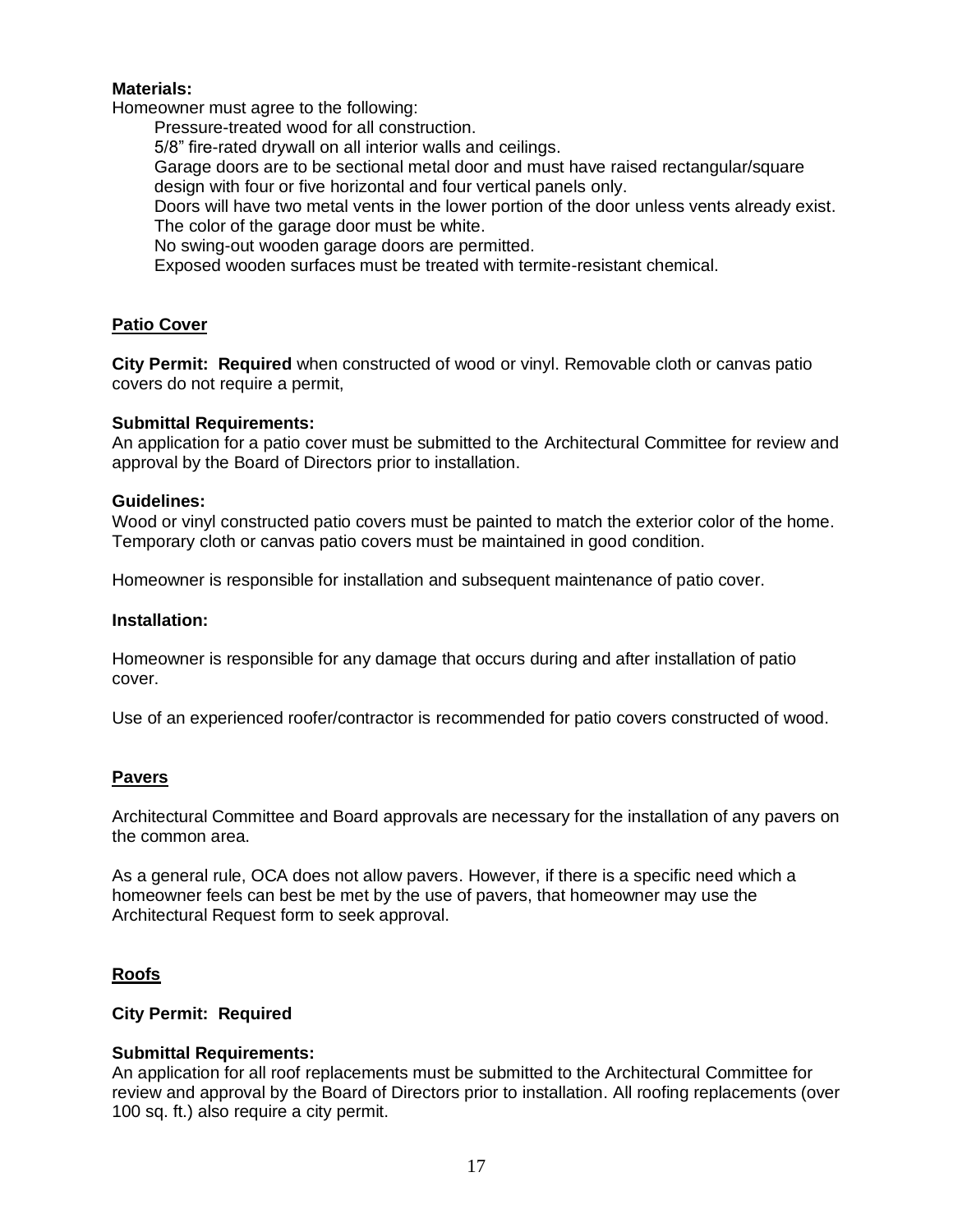# **Guidelines:**

Homeowners of homes with flat roofs are encouraged to consider adding a pitch to the roof for drainage.

Owners are responsible for maintaining, painting and replacing all roofing components including fascia. An exception: Roofs of garages and carports in Units 1 through 6, 8 and 9 are maintained by the Association.

A licensed roofer/contractor is required for installation of any roof.

Contractor must clean job site and haul away debris.

All exposed material to be painted to match stucco and/or trim.

# **Materials & Installation**:

Color of shingles should match as close as possible that of surrounding or connected units. The request for approval should be accompanied by a 2" x 2" square sample of the to-be-used material. Roof flashing at edges should match the fascia, either existing color or white if already painted.

# **Garden Apartments Roof Replacement Specifications:**

Replace all jacks and steel valleys, as needed.

Apply metal drip edge around entire perimeter of roof and paint the color of the house trim. Apply #15 felt to cover entire roof area.

Apply Prestique UL Class A Fire Code fiberglass shingles – Hickory or Sable wood.

Apply Dura Ridge cap along entire roof ridge.

Double started row required.

All metal roof jacks to be painted to match roof.

# **Patio Roof Specifications:**

Remove existing plastic roof over lanai area and haul away.

Beef up rafters by adding 2x4 or 2x2 above and perpendicular to the 2x8 rafters.

Sheath with 5/8-inch plywood or strand board.

Roof with #28 lb. fiberglass felt base (sheet), two layers of #11 or #12 lb. fiberglass felt (sheet), and final layer of #72 lb. fiberglass cap (sheet).

All applied with hot or cold asphalt. To avoid the possibility of fire, the hot asphalt should be heated to no more than 450 degrees. (At 500-degree point, the asphalt will lose part of its quality.)

Install metal edging to the roof edges.

# **Roof Replacement Specification (Asphalt)**

**Units 7-8-9-10-11-12-14** 

Remove existing roof.

Install one layer 23 lb. fiberglass base sheet, spot, or spot mopped. No solid mopping on base sheet.

Install two layers #11 lb. fiberglass embedded in hot asphalt.

Flash all vent stacks and paint roof color.

If parapet wall involved, recommend red clay mission tile coping be installed; otherwise run red cap sheet counter flashing to top of parapet and three course flash. If wall has tile coping, coping must be removed and replaced to permit installation of flashing over top of wall.

No cap sheet roofs are allowed on main roof areas.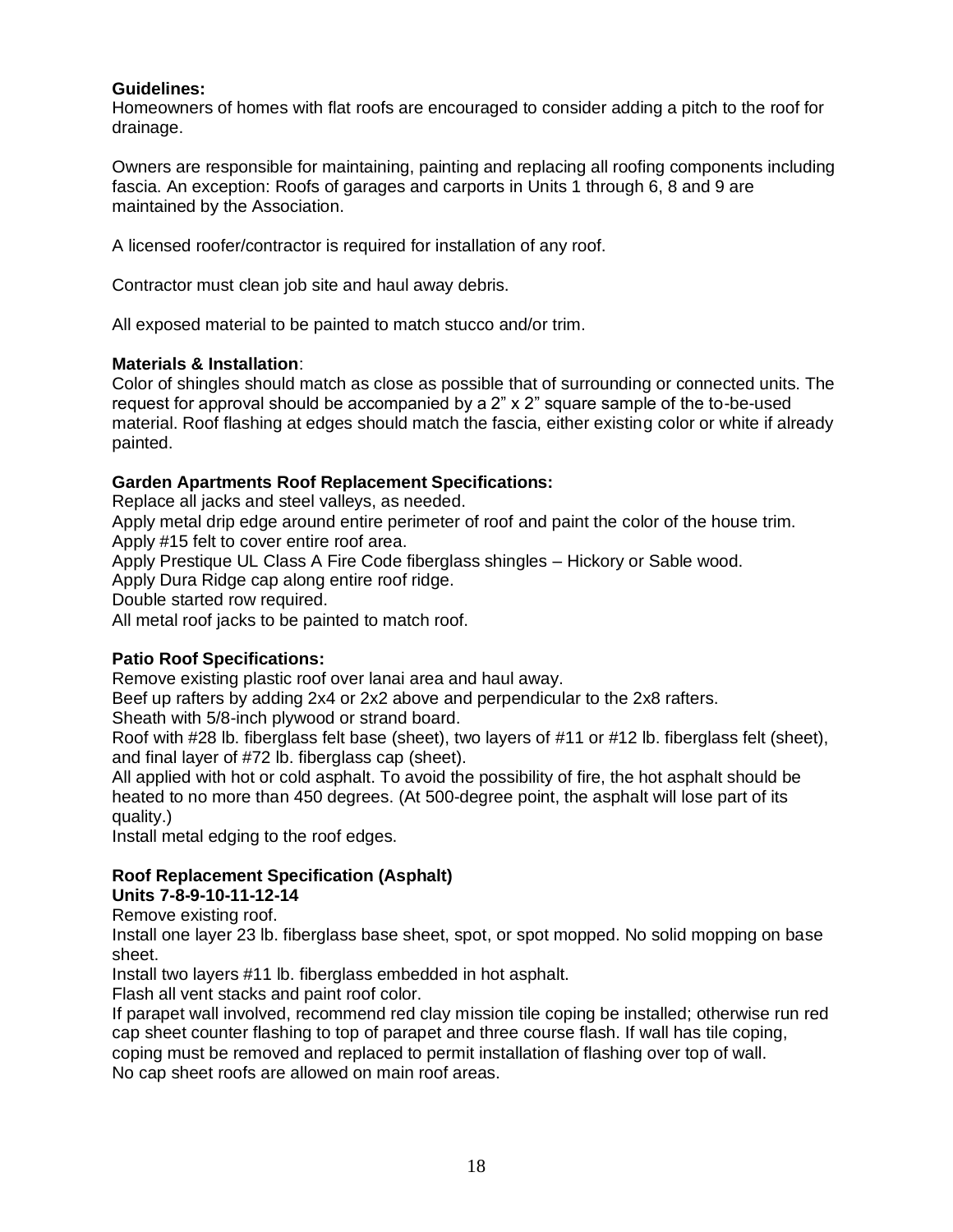# **Membrane Roof**

Because of the exacting requirements for the installation of a membrane roof, the City of Oceanside Building Department requires that it conduct a pre-inspection once the existing roof is removed and any repairs made, prior to the installation of the membrane. Installation of this type of roof requires a manufacturer certified roofer/contractor who has been

trained by the manufacturer for the specific type of membrane roof being installed. The City will inspect the completed work for compliance with the manufacturer's installation requirements.

# **Room Additions, Exterior Alterations & Porch/Lanai Enclosures**

# **City Permit**: **Required**

# **Submittal Requirements:**

An application for adding a room, altering a room's exterior dimensions, or enclosing a porch or lanai must be submitted to the Architectural Committee for review and approved by the Board prior to the start of any work. Detailed plan, design, illustrations, and a list of materials must be submitted with the application.

Room additions, exterior alterations, and new enclosures of atriums or patios require a city permit and architectural drawings, making them time consuming and costly. Updates or revisions of what already exists still require recommendation from the Architectural Committee and approval by the Board.

# **General:**

Homeowner is responsible for the installation and subsequent maintenance of all such alterations.

Homeowner is responsible for any damage that occurs during and after installation.

The addition/alteration shall be compatible in scale, color, style, and materials with the existing structure.

Roofs must match or be complementary to the existing structure in pitch, scale, form and materials. Plexiglas may not be used as a roof cover.

No change shall exceed the roof height of the existing structure, except for chimneys.

All changes must be contained within the footprint of the owner's property. Changes cannot extend onto common area or any adjacent lot.

A secondary exit door to the residence must be provided if there is no other secondary exit door.

# **Materials:**

Materials must be according to city code and compatible with the rest of the house and neighborhood**.**

# **Installation:**

A licensed contractor is required.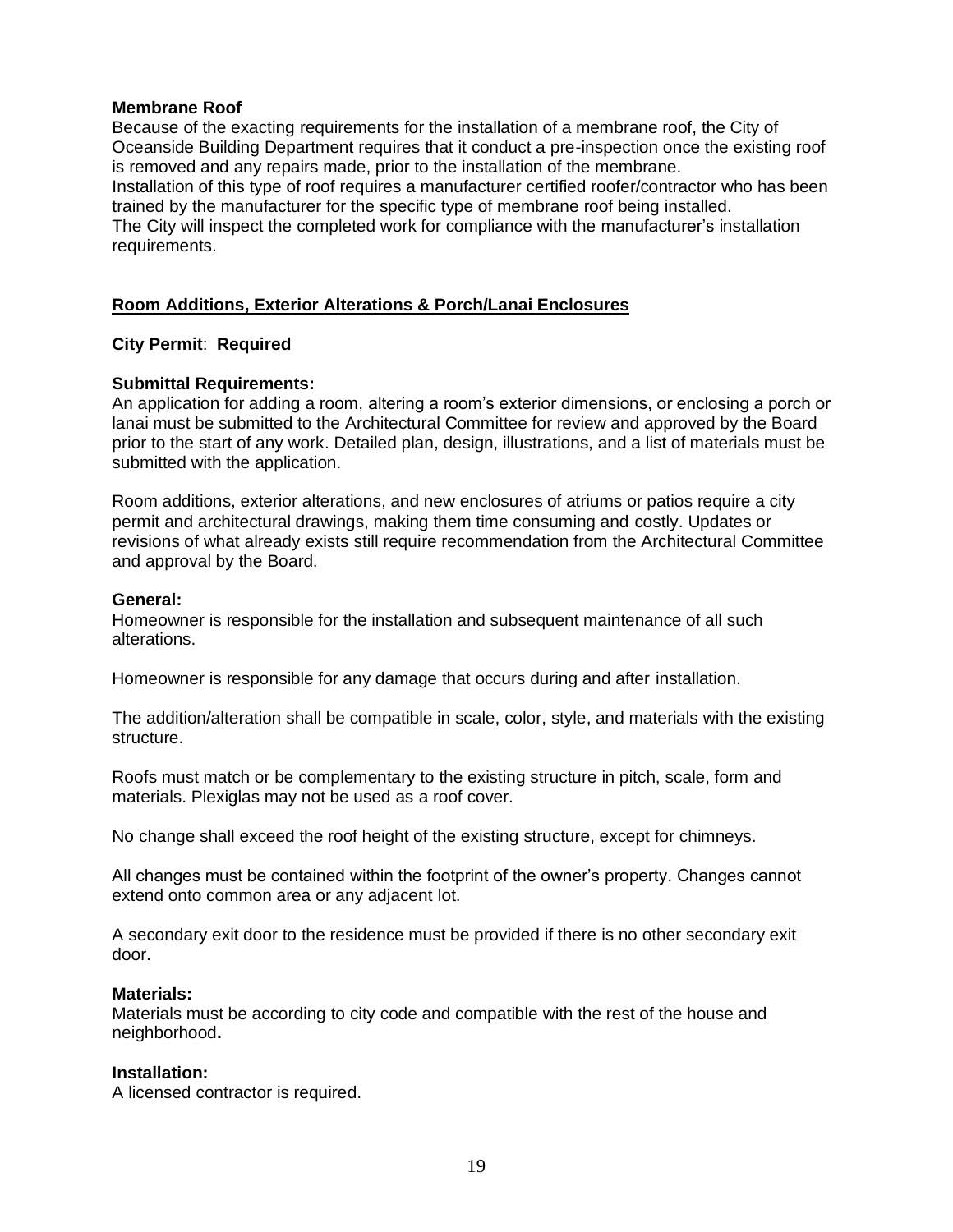# **Satellite Dish or Video/Television Antenna**

**City Permit:** Not required if diameter of dish is 36 inches or less.

# **Submittal Requirements**:

Installation of a satellite dish or a video/television antenna that has a diameter or diagonal measurement of 36 inches or less requires submission of an architectural application to the Architectural Committee for its review and subsequent written approval by the Board of Directors, prior to its installation. Homeowner will submit drawings showing proposed location of the satellite dish or antenna.

The homeowner is responsible for any non-operating satellite dish or antenna and will be required to remove it as a condition of approval.

#### **General:**

Homeowner is responsible for the installation and subsequent maintenance of the satellite dish or television antenna.

Homeowner is responsible for any damage that occurs during and after installation.

#### **Materials:**

Homeowner will submit printed material describing in detail the type of satellite dish or video/television antenna (including dimensions) that is proposed for installation. A satellite dish more than 36 inches in diameter or measured diagonally is prohibited anywhere in Oceana.

# **Installation:**

An experienced installer or licensed contractor is required.

Attachment of the satellite dish or antenna shall not impede maintenance personnel.

Views are generally not protected, but please consider your neighbor's view. Where possible, installation should be on a rear roof not visible from the street. Or a satellite dish or video/ television antenna may be installed in the interior of one's lot, such as in an atrium or rear patio.

A homeowner is prohibited from installing a satellite dish and/or video/television antenna in the common area or on the roof of an Association-leased garage or carport.

The Association will require installers to indemnify the Association as required by *California 'Civil Code, Section 4725(b)(4)*: "Requirements for installers of video or television antenna to indemnify or reimburse the association or its members for loss or damage cause by the installation, maintenance or use of a video or television antenna that has a diameter or diagonal measurement of 36 inches or less."

# **Sewer Lines, New or Rerouting of Existing Lines**

# **City Permit**: **Required**

# **Submittal Requirements:**

An application for installing new sewer lines must be submitted to the Architectural Committee for review and approved by the Board of Directors prior to installation. Drawings are required for any new sewer line installation and must be submitted with the application.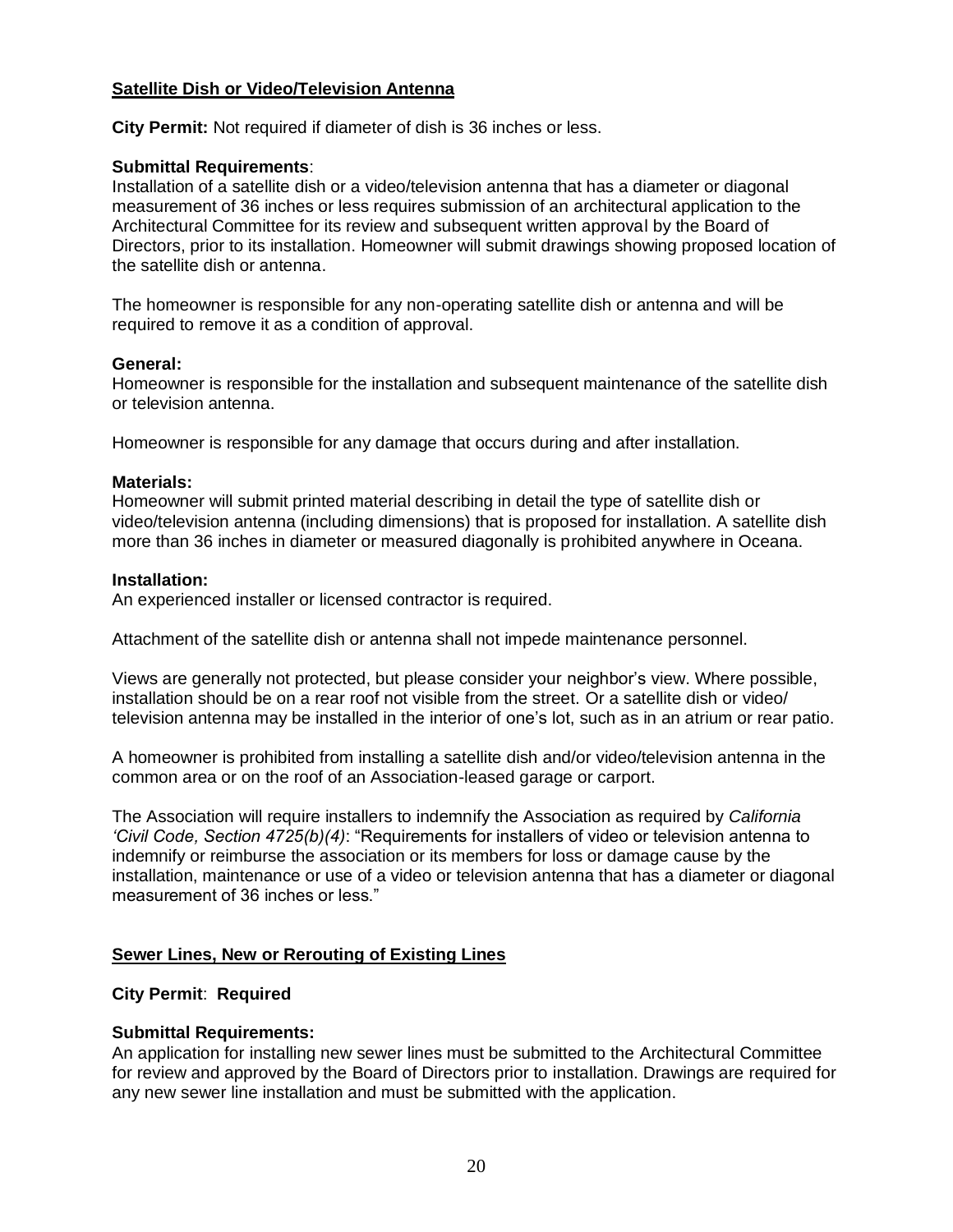Any application for rerouting of sewer lines on common ground shall require a properly oriented line placement, compliance with city code, and assurance by the contractor or homeowner that any damage and/or replacement to existing lines (electrical, sewage and sprinklers) shall be their responsibility and that all landscaping shall be replaced.

The owner must have repairs made promptly because seepage from a broken sewer line may attract roots causing a costly blockage of the system.

# **General:**

Homeowner is responsible for the installation and subsequent maintenance of sewer lines within the footprint of the residence and to the shutoff valve.

Homeowner is responsible for any damage that occurs during or after installation.

# **Materials:**

Homeowner must comply with Oceanside Building Code in selection of materials to be used**.**

#### **Installation:**

A licensed plumber/contractor is required.

#### **Sidewalks, Concrete (New or Replacement)**

**Permit**: Not required

#### **Submittal Requirements:**

An application for all new sidewalks must be submitted to the Architecture Committee for review and approved by the Board prior to installation.

#### **General:**

Installation must be done by a contractor. Homeowner is responsible for the contractor's work.

Homeowner is responsible for any damage that occurs during and after installation of the sidewalk (example: broken irrigation line, broken underground utilities, etc.).

Sidewalks will be at least 36 inches wide.

Longitudinal slope should not exceed 12%. If over 12%, a concrete step is required by the building code. Cross slope is not to exceed 4%.

#### **Materials:**

Concrete sidewalks will be constructed with a minimum 3500 P.S.I. concrete.

# **Installation:**

Lay out and mark areas of installation.

Contact office for irrigation mark out and removals/replacement.

Remove landscape materials to a depth of 4 inches.

If replacing a step with sloped sidewalk, saw cut walls of demolition to produce vertical edges.

Compact existing sub-grade materials.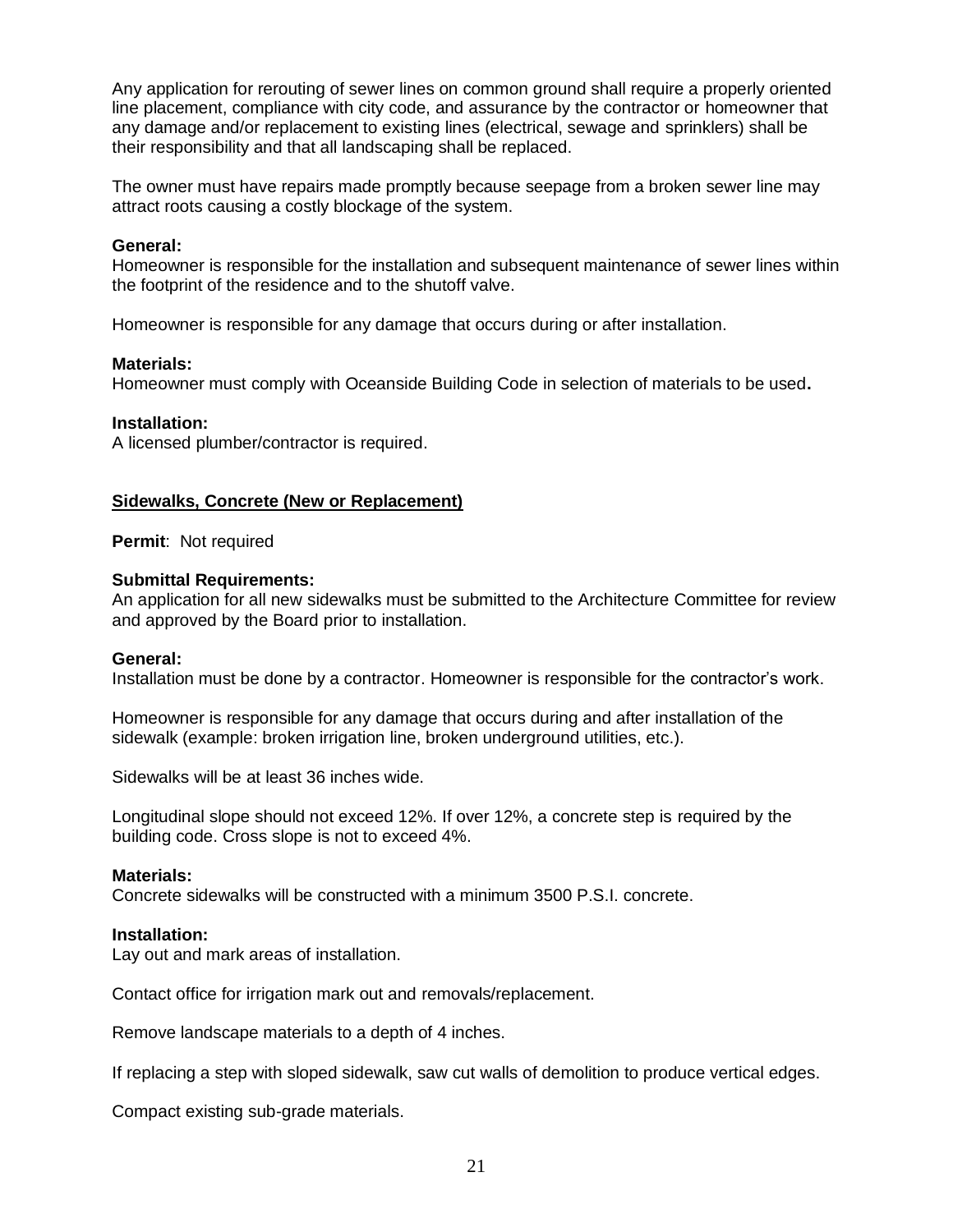Install forms, pour 4-inch depth 3,500 P.S.I. concrete and finish level with top adjacent concrete.

Install expansion joint material every twenty linear feet on center and crack control joints every 5 linear feet on center. Light broom finish concrete surface to ensure traction.

Provide protection against elements as necessary to promote curing of the new installation.

Remove forms and backfill adjacent landscape to original condition.

# **Signs, "NO PARKING"**

**City Permit:** Not required for private streets.

#### **Submittal Requirements:**

An application for a "NO PARKING" sign must be submitted to the Architectural Committee for review and approved by the Board prior to installation.

#### **Guidelines:**

The conditions for which a homeowner may request the installation of a "No Parking" sign include:

Insufficient space to drive one's vehicle safely from the homeowner's garage without hitting another legally parked vehicle.

When an otherwise legally parked vehicle may cause damage when parking too close to a homeowner's residence and/or garage.

All requests will be considered individually, based on need.

#### **Installation:**

When approved by the Board of Directors for installation, a sign will be installed by staff and will remain the property of the Association.

Placement of the sign may either be on a steel pole or affixed to a wall.

Sign will state: "No Parking within 15 feet of sign" or similar wording.

Cost of installation will be borne by homeowner making the request except in those instances where the Board of Directors deems installation of a No Parking sign is justified by the need of the community at large.

No Parking signs will not be placed on or in proximity to existing red-striped lines which are restricted automatically to no parking.

# **Skylight, Non-Reflective Dome**

**City Permit**: Not required unless the cutting of a rafter is anticipated.

# **Submittal Requirements:**

An application for installing a skylight must be submitted to the Architectural Committee for review and approved by the Board of Directors prior to installation.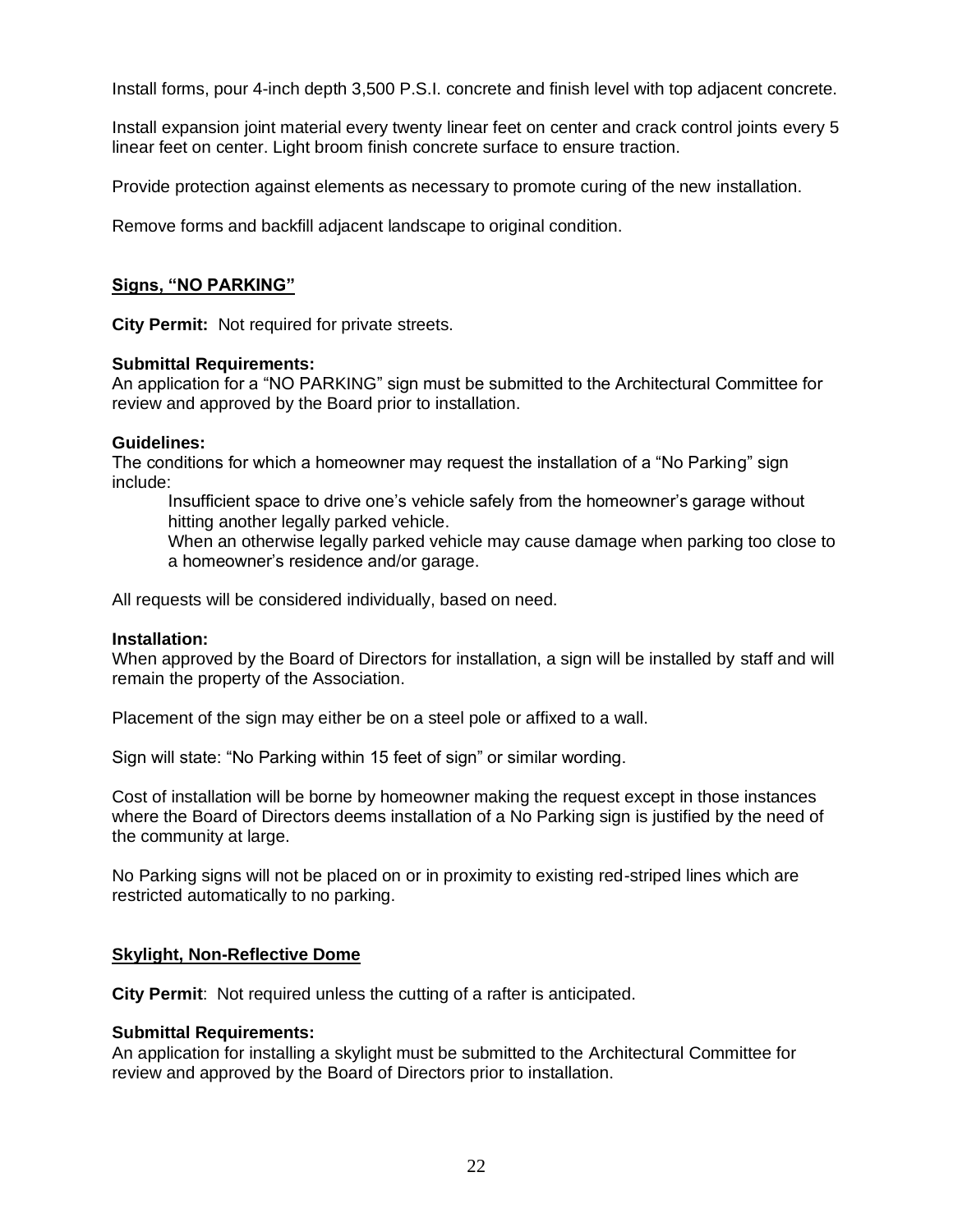# **General:**

Homeowner is responsible for the installation and subsequent maintenance of the skylight, which must be maintained in good condition.

Homeowner is responsible for any damage that occurs during and after installation of work related to installation of a skylight.

### **Materials:**

A skylight must have a non-reflective dome.

#### **Installation:**

An experienced roofer/contractor is recommended.

# **Slip-Resistant Material on Exterior Walkways and Floors**

**City Permit**: Not required

#### **Submittal Requirements:**

An application for slip-resistant material for common area walkways and floors must be submitted to the Architectural Committee for review and approved by the Board of Directors prior to installation.

#### **General:**

Homeowner is responsible for the installation and subsequent maintenance of slip-resistant material on common area floors and walkways, which must be maintained in good condition.

Homeowner is responsible for any damage that occurs during and after installation is complete.

#### **Materials:**

The use of slip-resistant vinyl, brick, stone or other smooth surface materials is recommended for exterior floors and surfaces.

# **Installation:**

An experienced installer/contractor is recommended.

# **Solar Panels**

# **City Permit: Required**

# **Submittal Requirements:**

An application for installation of Solar Panels for producing electricity and/or for heating water must be submitted to the Architectural Committee and approved by the Board of Directors prior to installation. A submission should include information pertaining to type, number, size of panel and location, purchase or lease and tie into system.

#### **General:**

A solar energy system shall meet applicable health and safety standards and requirements imposed by state and local permitting authorities. (Civil Code 714 c (1))

A solar energy system for *heating water* shall be certified by the Solar Rating Certification Corporation (SRCC) or other nationally recognized certification agencies. (Civil Code 714 c (3))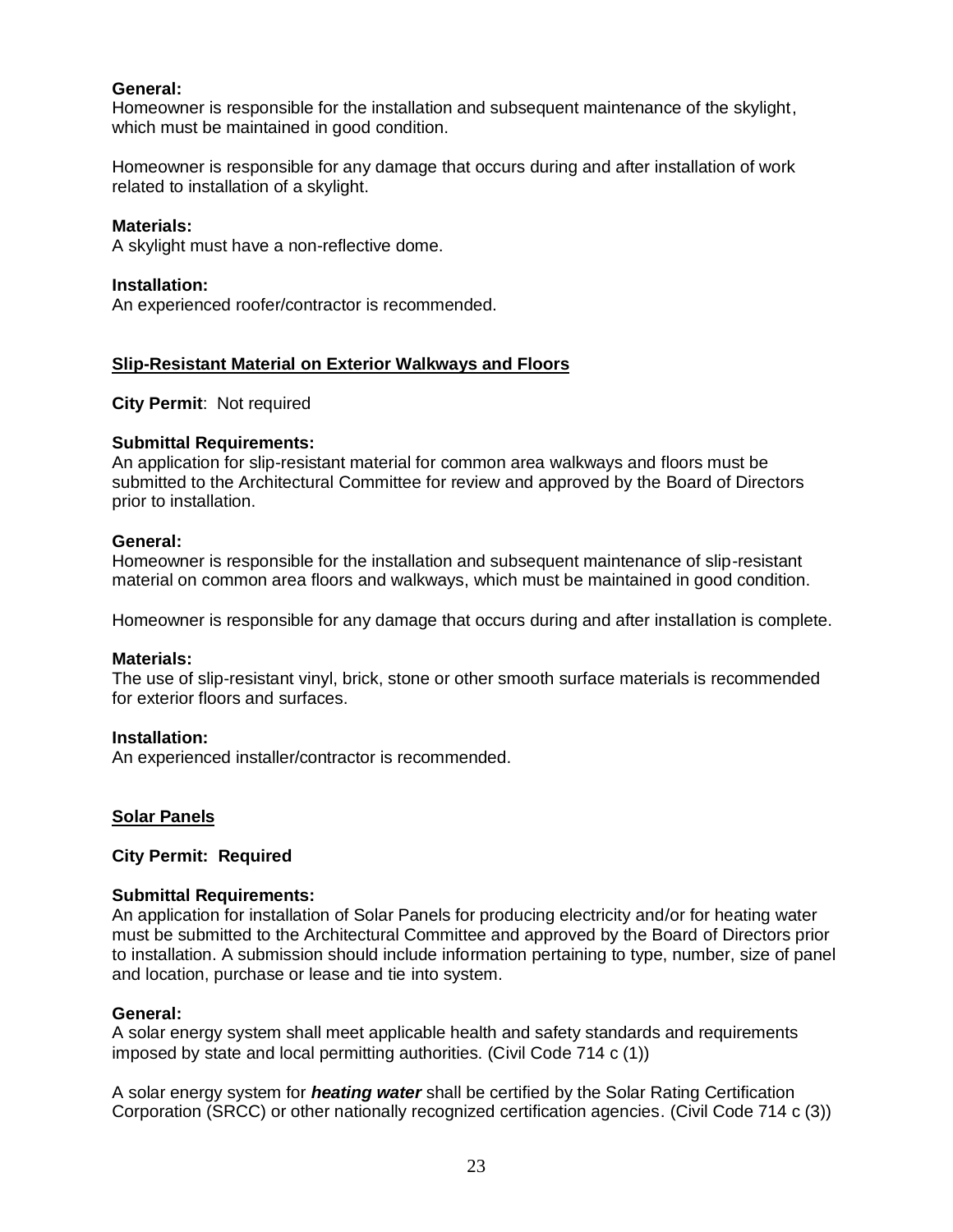A solar energy system for **producing electricity** shall meet all applicable safety and performance standards established by the National Electrical Code, the Institute of Electrical and Electronic Engineers, and accredited testing laboratories such as Underwriters Laboratories, and where applicable, rules of the Public Utilities Commission regarding safety and reliability. (Civil Code 714 c (2))

Homeowner is responsible for the installation and subsequent maintenance of the solar system which must be maintained in good condition.

Homeowner is responsible for any damage that occurs during or after installation.

# **Installation**:

An experienced installer/contractor is required.

Homeowner must not install solar system on the roof of an Association-leased garage/carport and not anywhere on the Common Area.

When possible, wiring, conduits, and electrical boxes need to be located where unseen. The Architectural Committee at its discretion may require screening or other cover for such elements. In connected houses wiring and/or conduits should not be run on top of a neighbor's roof but should be routed through the attic easement or under the eaves.

The neighbors must be given advance notice of any work to be done in their attic or eaves. Use the *Architectural Committee Easement Notification Form.*

Upon completion of the solar system installation, the homeowner is responsible for having a City Building Inspector inspect the installation and sign off approval with a written copy being given to the office.

Under provisions of Civil Code 714 (a) the Association reserves the right to enforce reasonable restrictions on a solar energy system which do not significantly increase the cost of the system or significantly decrease its efficiency or specified performance.

Under provisions of Civil Code 714.1 (d) the Association may require installers of solar energy systems to indemnify or reimburse the Association or its members for loss or damage caused by the installation, maintenance, or use of the solar energy system.

Civil Code Section  $714(e)(2)(B)$  indicates that, if a solar application is not approved within 45 days, it is automatically deemed approved.

# **Structural Member Replacement (Owner's Residence and/or Garage.)**

# **City Permit**: **Required**

# **Submittal Requirements:**

An application for installing a structural member replacement must be submitted to the Architectural Committee for review and approved by the Board of Directors prior to installation.

# **General:**

Homeowner is responsible for the installation and subsequent maintenance of any repairs or replacements to structural members.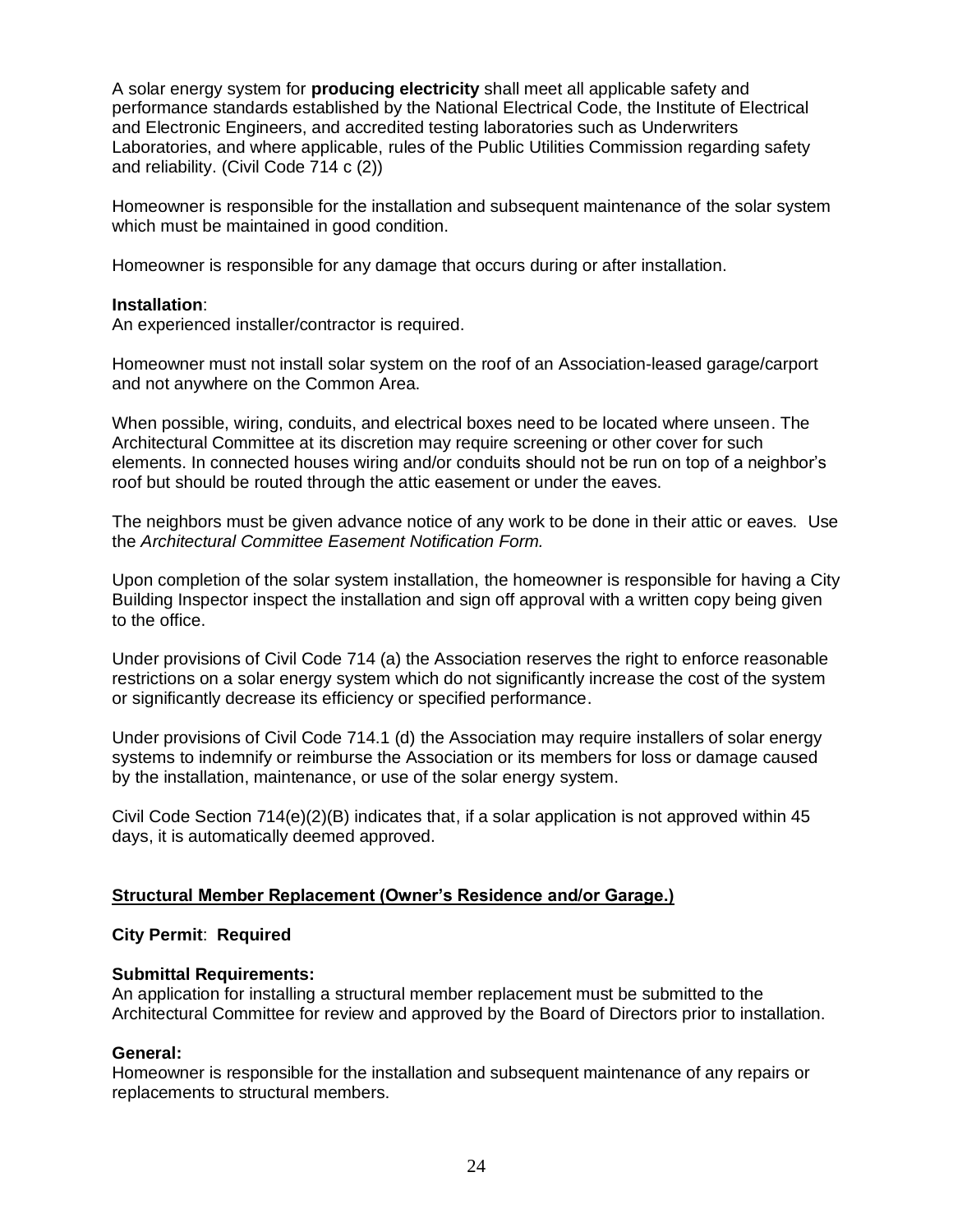Homeowner is responsible for any damage that occurs during and after installation of work related to installation of a structural member replacement.

# **Materials:**

Homeowner must comply with the City of Oceanside Building Code.

Pressure-treated lumber must be used for all structural member replacement. Wood must be painted with termite repellant such as Terminex.

# **Installation:**

A licensed contractor is required.

# **Vents and Roof Turbine**

**City Permit**: Not required unless the cutting of a rafter is anticipated.

# **Submittal Requirements:**

Since any changes to the exterior or structural changes which affect the exterior require approval, an application for installing turbine and/or roof vents must be submitted to the Architectural Committee for review and approved by the Board of Directors prior to installation.

#### **General:**

Homeowner is responsible for the installation and subsequent maintenance of any turbine or roof vent, which must be maintained in good condition.

Homeowner is responsible for any damage that occurs during or after installation.

Exposed sheet metal relating to the installation of the vent will be painted to match the roof color of the residence.

# **Installation:**

An experienced roofer/contractor is recommended.

# **Walls, Block**

**City Permit: Required** if more than 48 inches in height from grade level.

# **Submittal Requirements:**

An application for new block walls must be submitted to the Architectural Committee for review and written approval by the Board of Directors prior to installation.

# **General:**

Property owner is responsible for installation and subsequent maintenance of block wall.

Property owner is responsible for any damage that occurs during and after installation of block wall (example: broken block or stucco, damaged underground utilities, etc.)

Block walls must conform to all City, County, State and Federal Safety and Building Codes.

# **Materials:**

Wall will be constructed of 5-inch by 6-inch by 16-inch slump concrete blocks.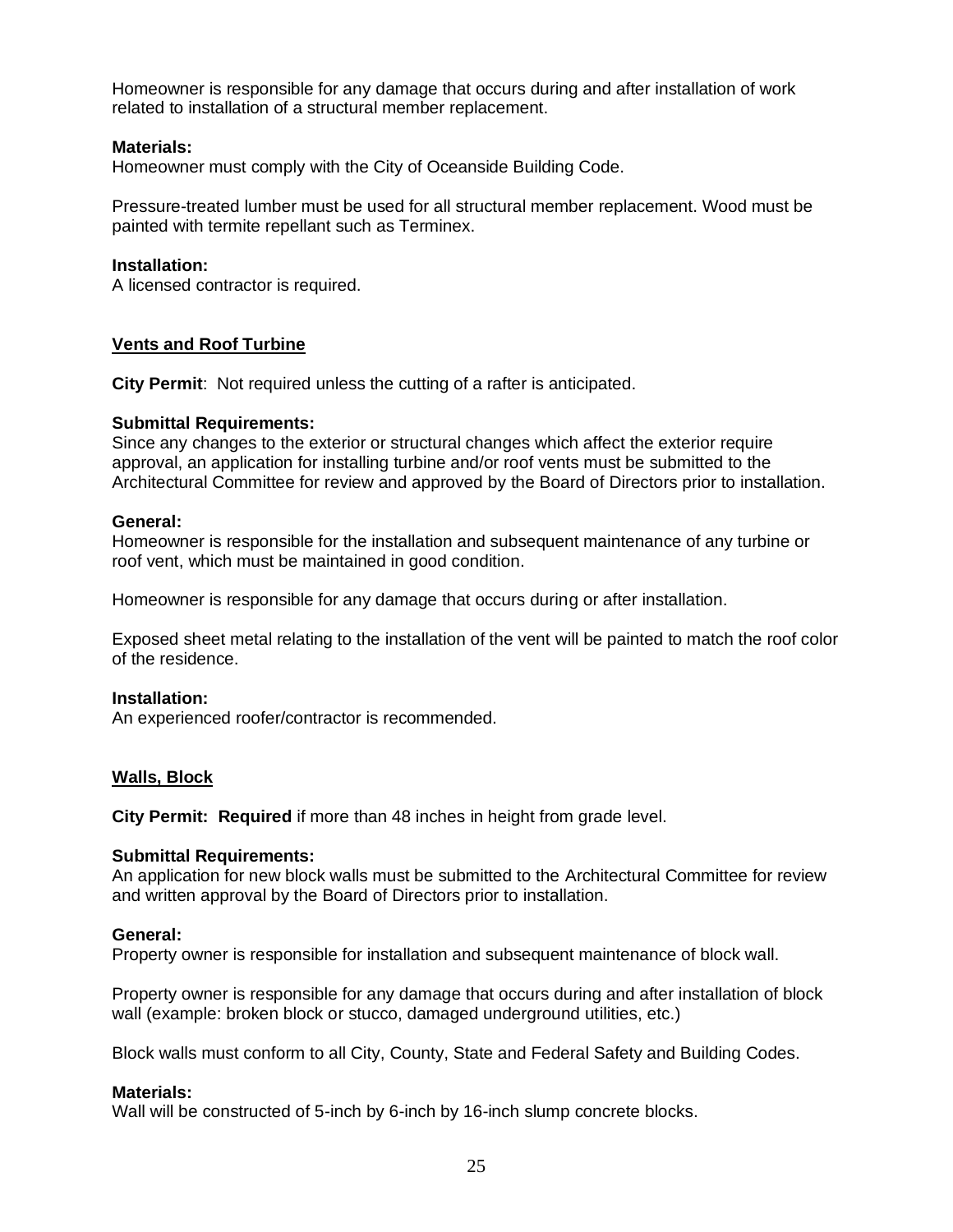# **Installation:**

Block wall will be placed directly on property line between homes.

Total height will be no taller than 72 inches from grade.

Concrete blocks are to be staggered and cemented.

All footings must extend into firm, undisturbed native soil or soil must be compacted to at least 90%. Footings shall conform to all city codes and requirements.

Vertical rebar is to be placed every 32 inches on center; horizontal rebar placed every 16 inches on center.

Length of Block walls: Unit 10, Unit 11, Unit 12, and Unit 14 will be 32 feet 5 inches. All other block walls are on a case-by-case basis.

A licensed contractor is required,

# **Water Filtration Systems (Whole House)**

**City Permit**: **Required** Homeowner must get a permit or a permit exemption**.**

#### **Submittal Requirements:**

All whole house water filtration systems require review of the homeowner's application by the Architectural Committee and approval by the Board of Directors prior to installation.

#### **General:**

City of Oceanside Water Department provides filtered, clean, safe water for our household needs.

The Architectural Committee WILL NOT APPROVE ANY SYSTEM WHICH PRODUCES WASTEWATER. Reverse osmosis systems, for example, produce sometimes four or five liters of wastewater for every liter of clean water they produce.

Homeowner is responsible for the installation and subsequent maintenance of the whole house water filtration system.

**Installation:** A professional installer is recommended.

# **Water Lines, Re-Piping**

**City Permit**: **Required**

# **Submittal Requirements:**

An application for re-piping water lines must be submitted to the Architectural Committee for review and approved by the Board of Directors prior to installation.

#### **General:**

Homeowner is responsible for the installation and subsequent maintenance of re-piped water lines.

Homeowner is responsible for any damage that occurs during and after installation.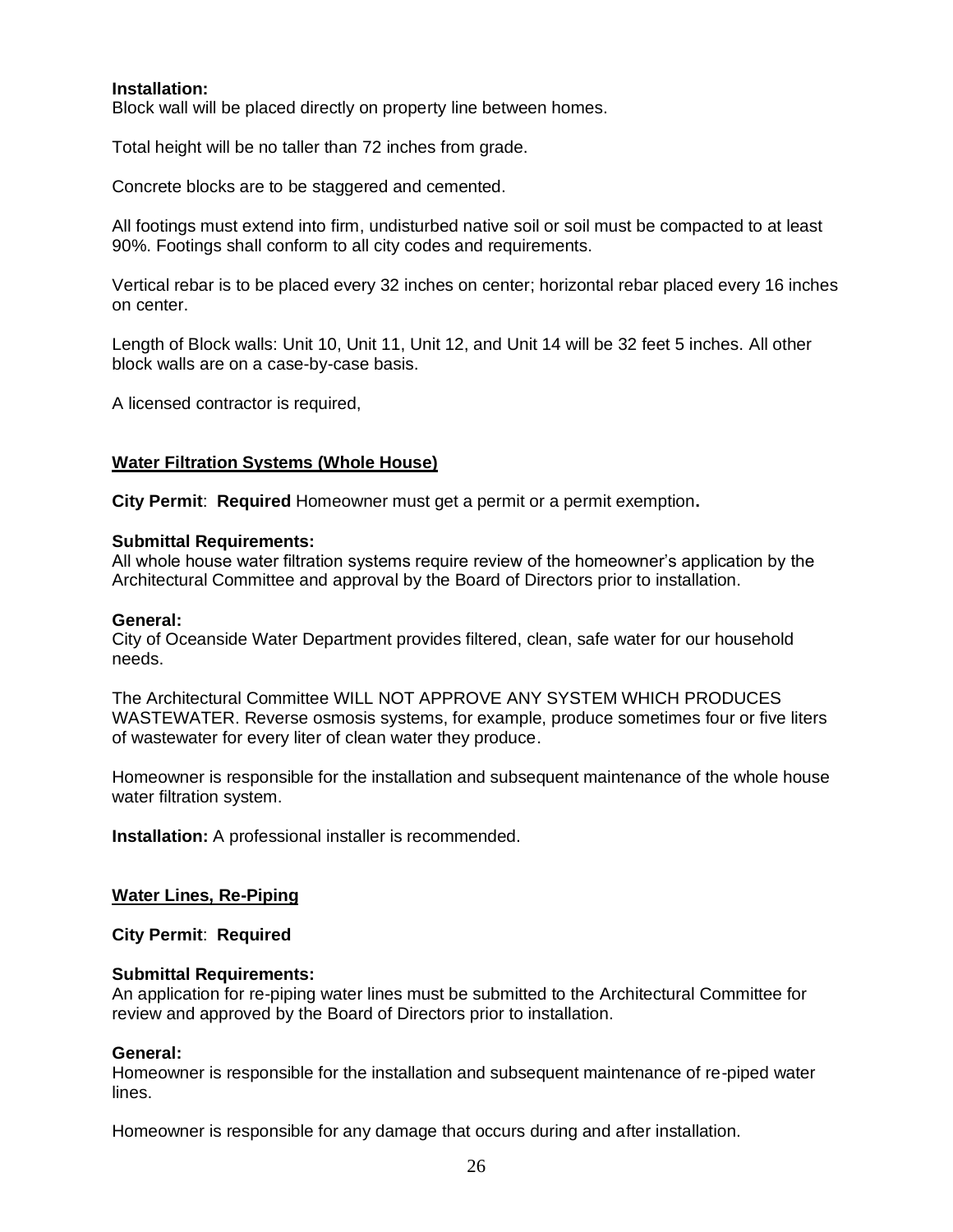All exterior replacement copper plumbing, by city code, must be insulated.

Architectural guidelines require that such piping must also be run through a chase, and any alterations to the exterior need to be painted to match the surface, i.e. white for trim, house color on exterior wood or stucco.

# **Materials:**

Copper piping or an alternate approved by city code is required.

# **Installation:**

A licensed plumber is required.

Re-piping is allowed either on the homeowner's exterior wall under the roof edging, over the roof, or through the attic, and shall not impede maintenance personnel. Homeowners are discouraged from installing re-piping over the roof which can impede future re-roofing efforts and/or denigrate the view of neighbors whose residences are above the roof line.

**Weather Vanes, Ornamental and Decorative Objects** attached to the exterior wall or roof.

**City Permit**: Not required

# **Submittal Requirements:**

An application for any object attached to an exterior wall or roof must be submitted to the Architectural Committee for review and approved by the Board of Directors prior to installation.

# **General:**

The resident's owner is responsible for the installation and subsequent maintenance of any object attached to a residential exterior wall or roof.

Weather vanes and other objects must not be affixed to roofs of Association-leased garages.

Attachment of a fixture to the exterior wall of a residence must not impede maintenance personnel and must be removed prior to the repainting of the residence.

# **Materials:**

Finish of weathervane must be white, bronze, copper, rust, or brushed metal. The fixture must be a single roof-mounted unit and not exceed 24 inches in height.

An ornamental or decorative object affixed to an external wall of an owner's residence shall not exceed 24 inches in any direction. Exception: *See "Lattices/Trellises."*

# **Installation:**

An experienced roofer/contractor is recommended.

# **Windows & Sliding Glass Doors, (New and Replacement)**

**City Permit: Required** when installing new windows or sliding glass doors. Replacements, such as retrofits, without modification of the exterior (wood or stucco) generally do not require a permit.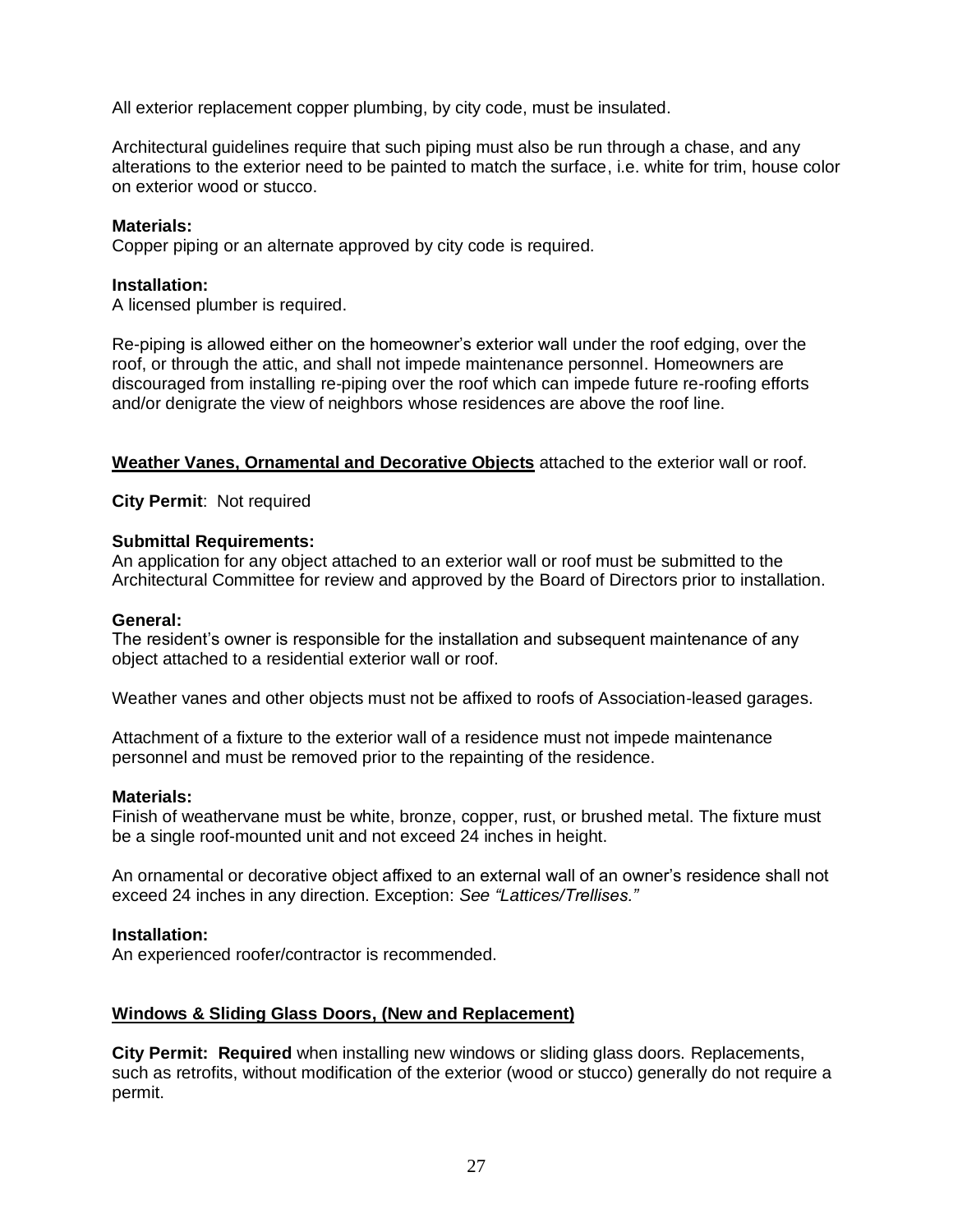# **Submittal Requirements:**

An application for new or replacement exterior windows and sliding glass doors must be submitted to the Architectural Committee for review and for written approval by the Board of Directors prior to installation.

# **General:**

Owner is responsible for installation and subsequent maintenance of new or replacement windows and sliding glass doors, which will be kept in good condition.

New or replacement windows must conform to all City, County, State, and Federal Fire, Safety, and Building Codes.

#### **Materials:**

New or replacement window frames and/or sliding glass doors will be constructed of vinyl and white in color.

#### **Installation:**

All window replacements should be white.

Owner is responsible for all damage that occurs during and after installation of new or replacement windows and/or sliding glass doors (example: broken block or stucco, damaged wood, water intrusion, etc.), which must be repaired according to Association standards at owner's expense.

An experienced installer or contractor is required.

# **Windows, Tinting**

**City Permit**: Not required

**Submittal Requirements:** An application for tinting windows must be submitted to the Architectural Committee for review and approved by the Board of Directors prior to installation.

# **General:**

Homeowner is responsible for the installation and subsequent maintenance of tinted windows.

Homeowner is responsible for the damage that occurs during and after installation of the window tinting process.

# **Materials:**

Tinted windows must be non-reflective and maintained in good condition.

# **Installation:**

An experienced installer/contractor is recommended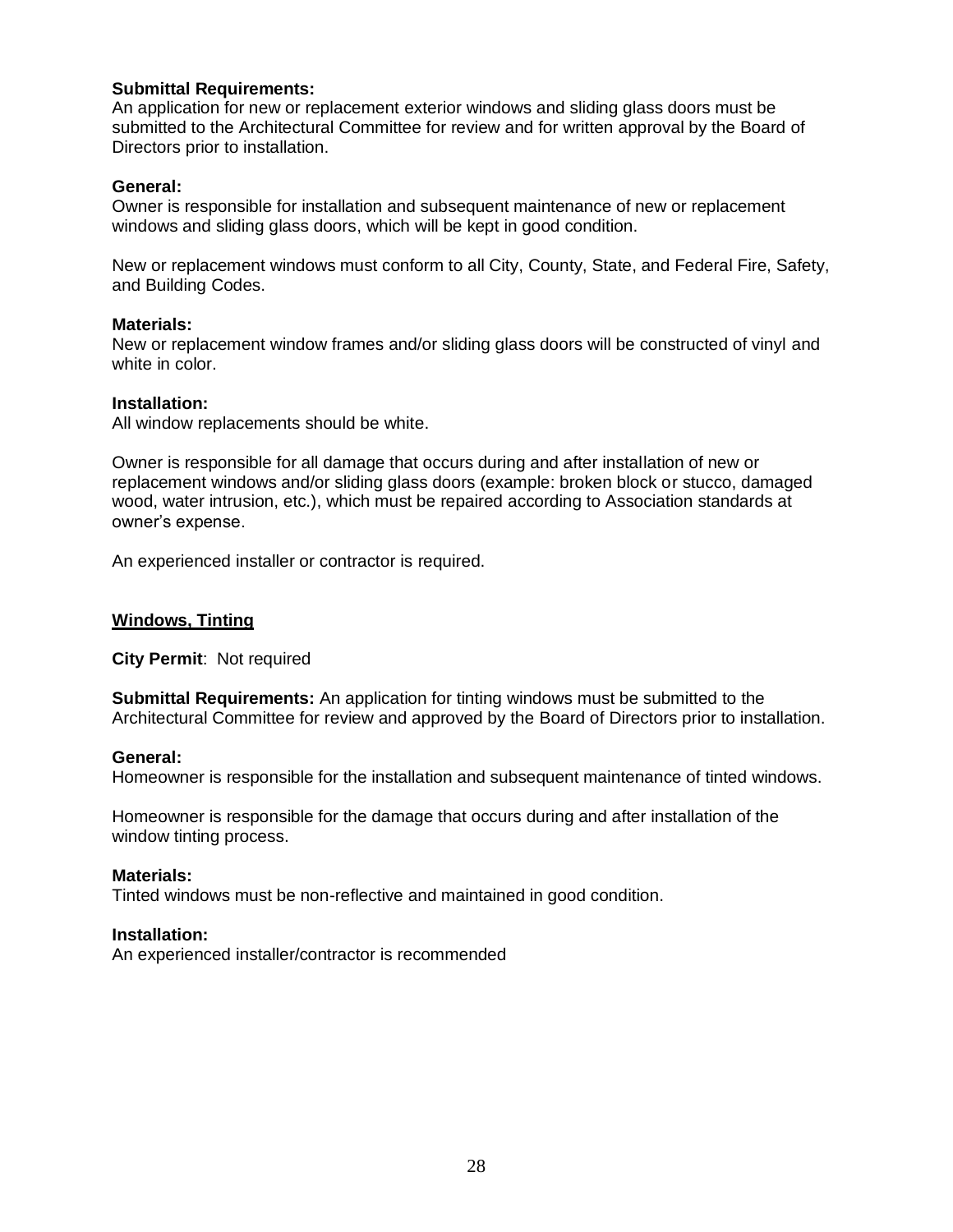# **SECTION 2: PERMIT REQUIREMENTS CITY OF OCEANSIDE**

# **Permit Requirements, Building Department, City of Oceanside**

**General: This information is provided as a general guide and is not intended to be all encompassing or to otherwise remove the obligation of owners performing their own research into whether a permit is required. Owners should consult with the City of Oceanside for current and applicable permit requirements. A permit is required by the City of Oceanside for all construction and modifications except as listed below.** When obtaining an Architectural Request form, Homeowners may request assistance from the office in determining if a city permit is required for their proposed project. For a complete list of City of Oceanside permit requirements refer to *Permits Required and Exempted Work (Uniform Administrative Code and City of Oceanside Ordinance Number 096-16).*

# **Section 301 Permits**

**301.1 Permits Required**. Except as specified in the Oceanside Building Code, no building, structure or building service equipment regulated by this code and the technical codes shall be erected, constructed, enlarged, altered, repaired, moved, improved, removed, converted or demolished unless a separate, appropriate permit for each building, structure or building service equipment has first been obtained from the City's Building Department.

**301.2 Exempted Work**. A City permit shall not be required for the types of work in each of the separate classes of permit listed below. Exemption from the permit requirements of this code shall not be deemed to grant authorization for any work to be done in violation of the provisions of the technical codes or any other law ordinances of this jurisdiction.

# **301.2.1 Building Permits**. A City Building Permit *shall not be required* for the following:

**Buildings, one-story detached accessory buildings** used as tool and storage sheds, playhouses and similar uses, provided the projected roof area does not exceed 120 square feet.

**Fences**, not over six feet (72 inches) high.

# **Painting, papering and similar finish work**.

**Skylight**, or other similar roof penetration which does not require cutting of structural members other than roof sheathing, provided that the skylight is located conforming to code requirements in relation to property lines and fire walls. Any electrical work associated with such installations is not exempted from permit.

**Walks, platforms and driveways** not more than 30 inches above grade and not over any basement or story below.

**Walls,** retaining, which are not over 4 feet in height measured from bottom of the footing to the top of the wall, unless supporting a surcharge or impounding flammable liquids. **Window awnings** supported by exterior wall of Group R. Division 3, and Group M Occupancies when projecting not more than 54 inches.

**IMPORTANT: Unless otherwise exempted by this code, separate plumbing, electrical and mechanical permits will be required for the above exempted items.**

**301.2.2 Plumbing Permits**. A City Plumbing Permit *shall not be required* for the following:

**The stopping of leaks in drains, soil, waste or vent pipe**, provided however that should any concealed trap, drainpipe, soil, waste or vent pipe become defective and it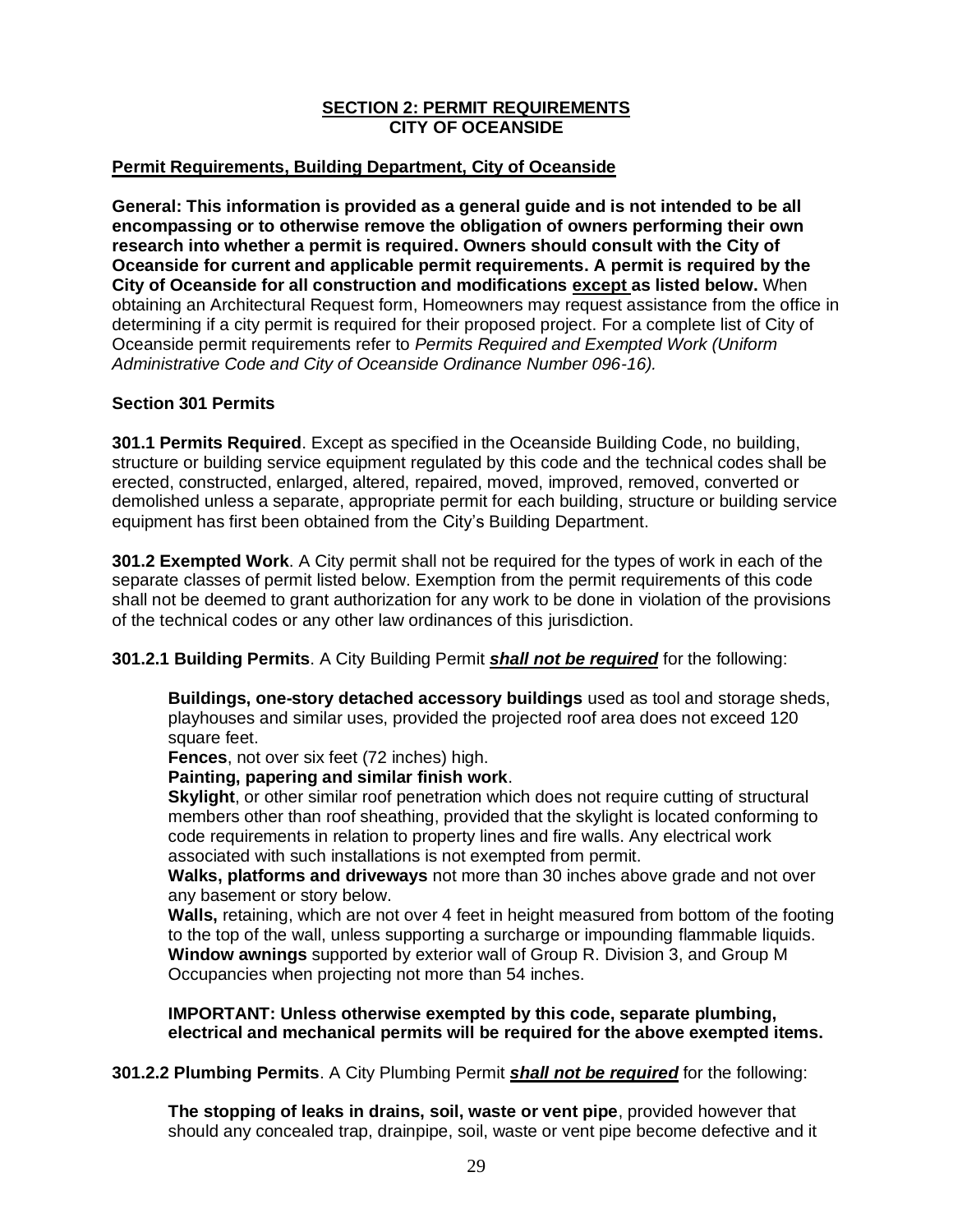becomes necessary to remove and replace the same with new material, the same shall be considered as new work and a permit shall be procured and inspection made as provided in this code.

**The clearing of stoppages or the repairing of leaks in pipes, valves or fixtures, nor the removal and reinstallation of water closets**, provided such repairs do not involve or require the replacement or rearrangement of valves, pipes or fixtures.

**301.2.3 Electrical Permits**. A City Electrical Permit *shall not be required* for the following: Portable motors or other portable appliances energized by means of a cord or cable having an attachment plug end to be connected to an approved receptacle when that cord or cable is permitted by the Electrical Code.

Repair or replacement of fixed motors, transformers or fixed approved appliances of the same type and rating in the same location.

Temporary decorative lighting.

Repair or replacement of current-carrying parts of any switch, contractor or control device.

Reinstallation of attachment plug receptacles, but not the outlets.

Repair or replacement of an over current device of the required capacity in the same location.

Repair or replacement of electrodes or transformers of the same size and capacity for signs or gas systems.

Taping joints.

Removal of electric wiring.

Electrical wiring, devices, appliances, apparatus or equipment operating at less than 25 volts and not capable of supplying more than 50 watts of energy.

Low energy power, control and signal circuits of Classes II and III as defined in the Electrical Code.

A permit shall not be required for the installation, alteration or repair of electrical wiring, apparatus or equipment or the generation, transmission, distribution or metering of electrical energy or in the operation of signals or the transmission of intelligence by a public or private utility in the exercise of its function as a serving utility.

# **301.2.4 Mechanical Permits** A City Mechanical Permit *shall not be required* for the following:

Any portable heating appliance.

Any portable ventilating appliance.

Any portable cooling unit.

Any portable evaporative cooler.

Any closed system of steam, hot or chilled water piping within any heating or cooling equipment regulated by the City Mechanical Code.

Replacement of any component part of assembly of an appliance which does not alter its original approval and complies with other applicable requirements of the technical codes. Any refrigerating equipment which is part of the equipment for which a permit has been issued pursuant to the requirements of the technical codes.

Any unit refrigerating system as defined in the Mechanical Code.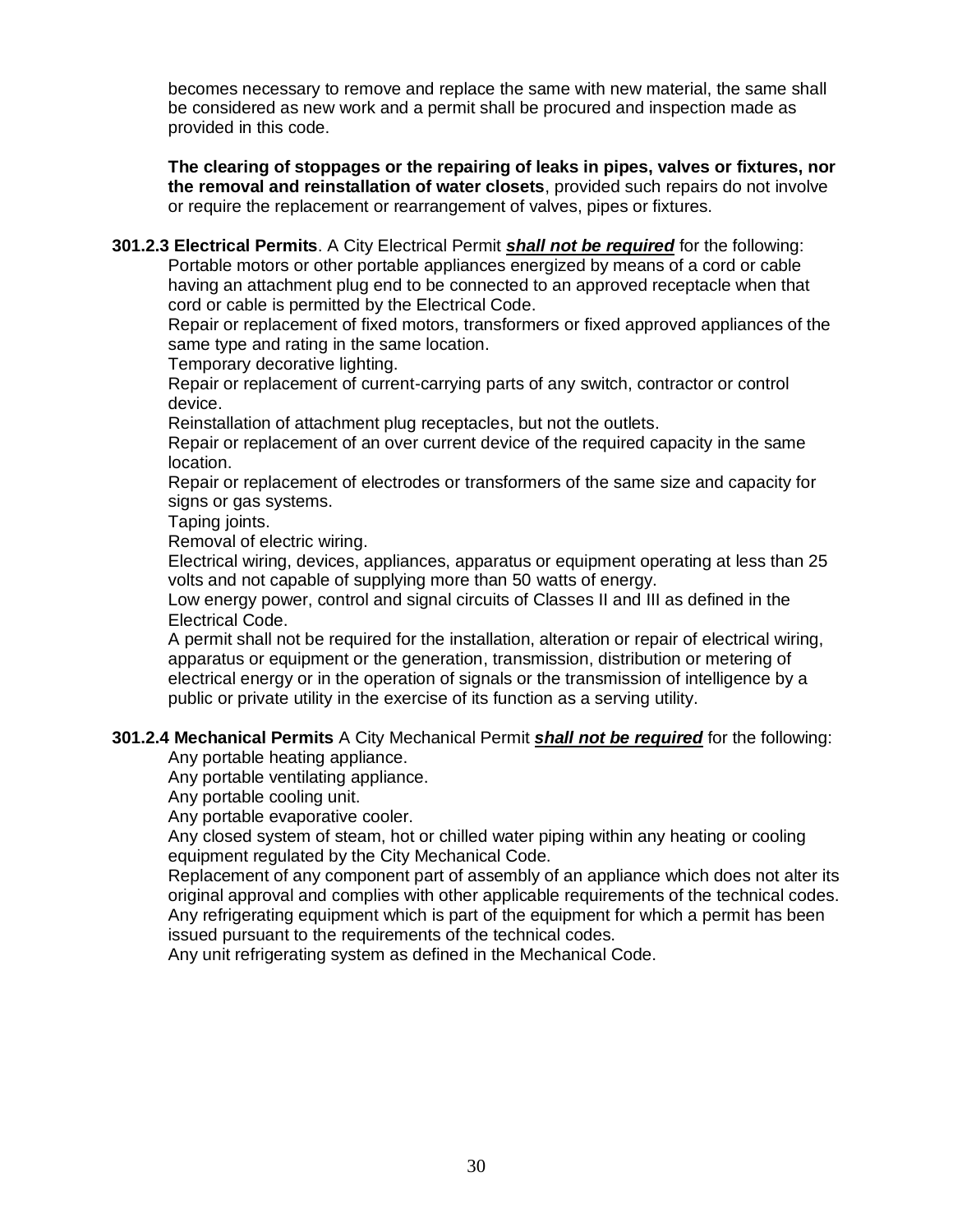# **Attachment #1: Maintenance List from the CC&Rs**

# EXHIBIT **"**C" **-** MAINTENANCE LIST

|     | <b>COMPONENT(S)</b>                                                                                             | <b>OWNER</b> | ASSOC.         |
|-----|-----------------------------------------------------------------------------------------------------------------|--------------|----------------|
| 1.  | Air conditioning System - Each Dwelling unit                                                                    | X            |                |
| 2.  | Appliances - Built-in & Free Standing                                                                           | X            |                |
| 3.  | Bearing walls, Non-bearing Walls, Studs, Frames, Tiedowns,<br>other Structural items                            | X            |                |
| 4.  | Cement block walls in units 8 & 9                                                                               |              | x              |
| 5.  | Carpeting - in Dwelling Units                                                                                   | X            |                |
| 6.  | Driveways/Parking Space - Concrete and Asphalt surfaces<br>in Common Area                                       |              | X              |
| 7.  | Caulking - Exterior (during regular scheduled painting,<br>exclusive of window glazing and homeowner additions) |              | X              |
| 8.  | Calking - interior                                                                                              | X            |                |
| 9.  | Common Area Improvements                                                                                        |              | $\pmb{\times}$ |
| 10. | Crawl Spaces in Attic (including personal contents)                                                             | X            |                |
| 11. | Doorbell - All components                                                                                       | X            |                |
| 12. | Drainage Systems (e.g. ditches, catch basins, and all below<br>ground components)                               |              | X              |
| 13. | Drains - Bathtubs, Showers, Sinks                                                                               | X            |                |
| 14. | Drains - Curbs & Yards                                                                                          |              | X              |
| 15. | Dryer Vents - Cleaning & Repair                                                                                 | X            |                |
| 16. | Drywall - Damage Repairs (e.g. cracks, inside minor<br>localized water damage, dents, holes, etc.)              | X            |                |
| 17. | Drywall - Interior - Replace                                                                                    | X            |                |
| 18. | Electrical Panel/Circuit Breakers/Interior                                                                      | X            |                |
| 19. | Electrical Switches, Sockets, Wall Plates - Interior                                                            | X            |                |
| 20. | Electrical Wiring - From Meter to Interior & all inside house                                                   | X            |                |
| 21. | <b>Exhaust Fans</b>                                                                                             | X            |                |
| 22. | Fences & Gates - Exclusive Use Area, Divider fences                                                             | X            |                |
| 23. | Fireplace & Chimney                                                                                             | X            |                |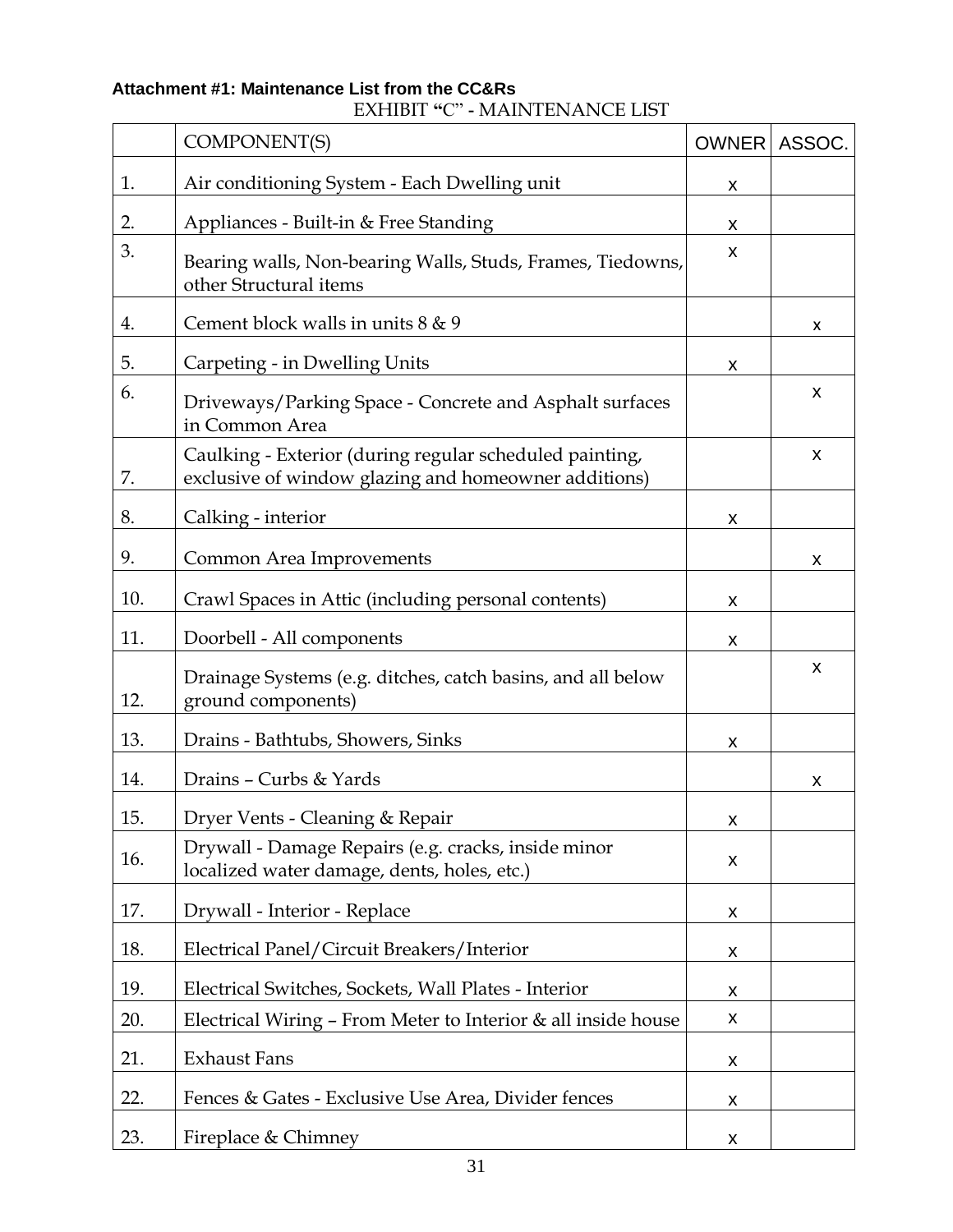| 24. | Front Entry Landings in Common Area                                                                                                                |                    | x |
|-----|----------------------------------------------------------------------------------------------------------------------------------------------------|--------------------|---|
| 25. | Front Entry Landings on Lot                                                                                                                        | X                  |   |
| 26. | Furnace - Dwelling Unit Systems                                                                                                                    | X                  |   |
| 27. | Garage Door Openers & Hardware                                                                                                                     | X                  |   |
| 28. | Garage/Carport - Common Area Private Use: All structural<br>components                                                                             |                    | X |
| 29. | Garage/Carport - Common Area Private Use: Homeowner<br>interior changes                                                                            | X                  |   |
| 30. | Garage/Carport - within the footprint of the homeowner's<br>lot: Exterior stucco and painting                                                      |                    | X |
| 31. | Garage/Carport - within the footprint of the homeowner's<br>lot: All maintenance and repairs, inclusive of termite<br>treatment and related damage | X                  |   |
| 32. | Garage and Carport Roofs Units 1, 1A, 2, 3, 4, 5, 6, 8 & 9                                                                                         |                    | X |
| 33. | Garage and Carport Roofs Units 7, & 7A, 10, 11, 12 & 14                                                                                            | X                  |   |
| 34. | Garbage Disposal                                                                                                                                   | X                  |   |
| 35. | Gas Lines from Meter into House, Inside House                                                                                                      | X                  |   |
| 36. | Glass                                                                                                                                              | X                  |   |
| 37. | Gutters & Downspouts - components above ground                                                                                                     | X                  |   |
| 38. | House Doors - All Components                                                                                                                       | X                  |   |
| 39. | Insulation                                                                                                                                         | X                  |   |
| 40. | Landscaping - Common Area                                                                                                                          |                    | X |
| 41. | Landscaping - Enclosed Yards/Patio                                                                                                                 | X                  |   |
| 42. | Lighting Fixtures - Common Areas                                                                                                                   |                    | X |
| 43. | Lighting Fixtures - Homeowner Controlled                                                                                                           | X                  |   |
| 44. | Linoleum & Vinyl Flooring - Inside Dwelling Units                                                                                                  | X                  |   |
| 45. | Owner Installed Improvements                                                                                                                       | X                  |   |
| 46. | Painting - Interior                                                                                                                                | $\pmb{\mathsf{X}}$ |   |
| 47. | Painting - Exterior, With Scheduled Contract                                                                                                       |                    | X |